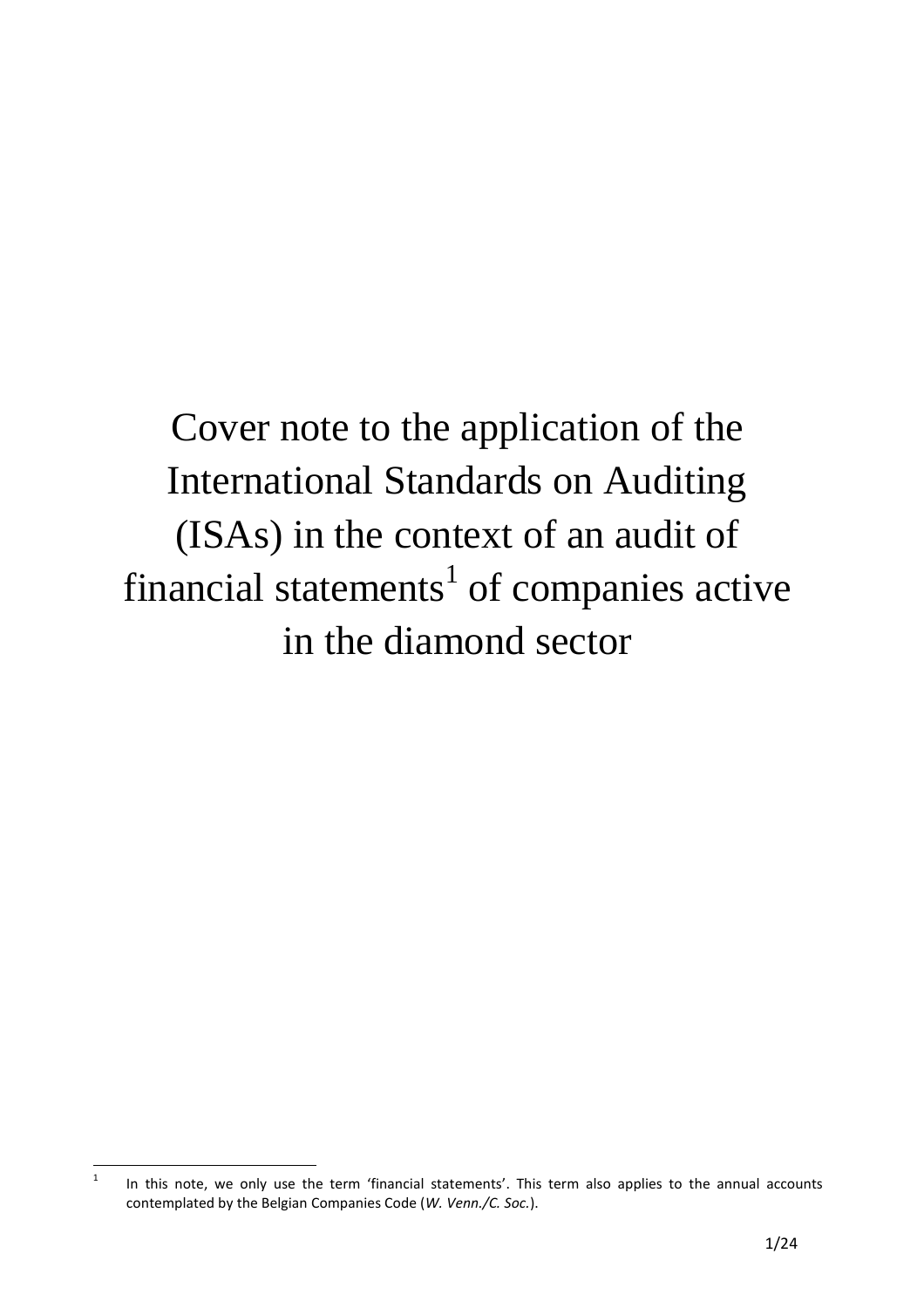# Contents

| 1.                                                                                                  |  |  |  |  |
|-----------------------------------------------------------------------------------------------------|--|--|--|--|
| 2.                                                                                                  |  |  |  |  |
| 1.                                                                                                  |  |  |  |  |
| 2.                                                                                                  |  |  |  |  |
| Phase 2: Identification and assessment of the risks of material misstatement and planning 13        |  |  |  |  |
| 1.                                                                                                  |  |  |  |  |
|                                                                                                     |  |  |  |  |
|                                                                                                     |  |  |  |  |
| 2.                                                                                                  |  |  |  |  |
|                                                                                                     |  |  |  |  |
|                                                                                                     |  |  |  |  |
|                                                                                                     |  |  |  |  |
| 1.                                                                                                  |  |  |  |  |
| 2.                                                                                                  |  |  |  |  |
|                                                                                                     |  |  |  |  |
| 1.                                                                                                  |  |  |  |  |
| А.                                                                                                  |  |  |  |  |
| Β.                                                                                                  |  |  |  |  |
| a)                                                                                                  |  |  |  |  |
| b)                                                                                                  |  |  |  |  |
| c)                                                                                                  |  |  |  |  |
| 2.                                                                                                  |  |  |  |  |
| Appendix 1: Schematic representation of the possible effects of two potential business risks on the |  |  |  |  |
|                                                                                                     |  |  |  |  |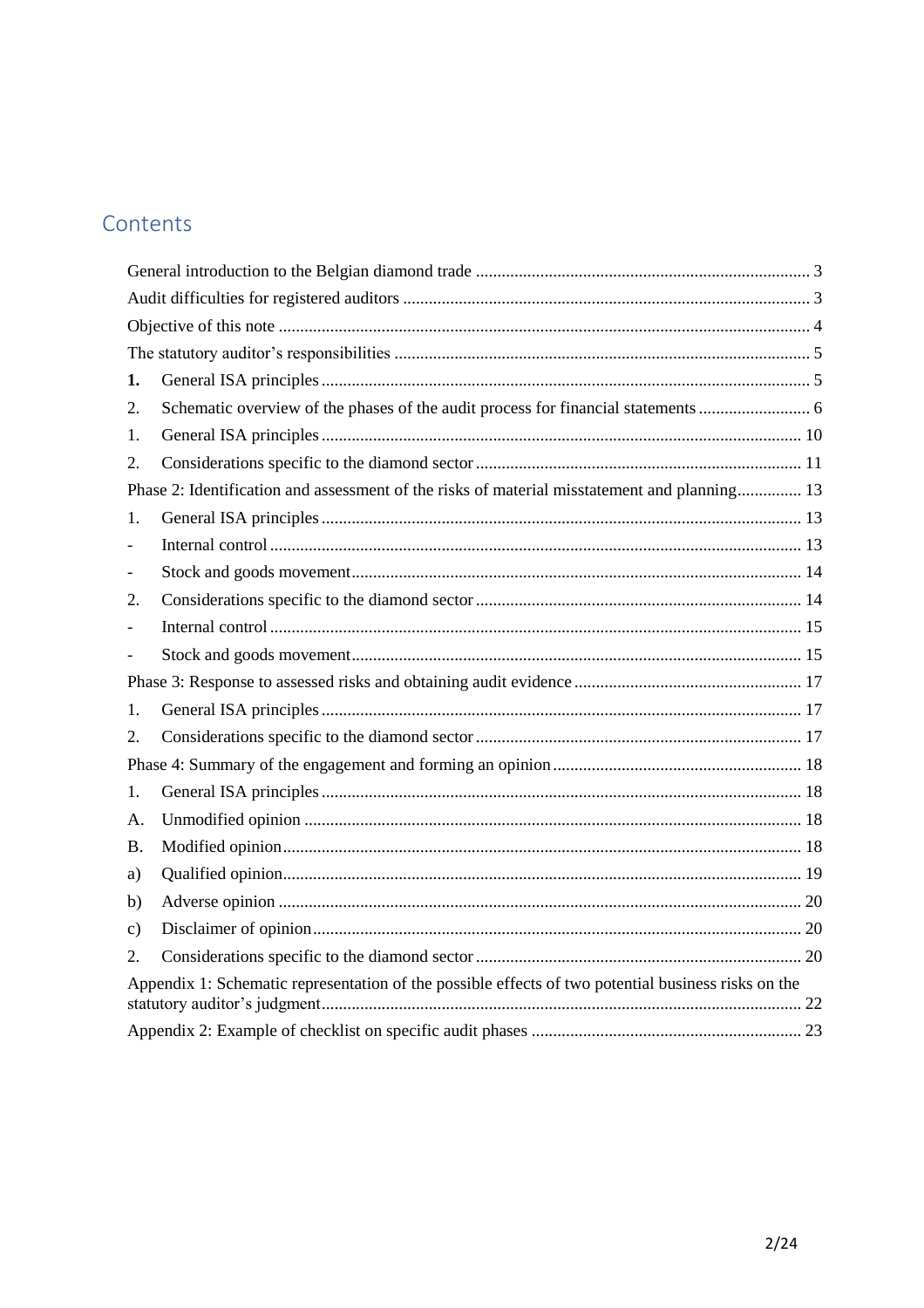### <span id="page-2-0"></span>*General introduction to the Belgian diamond trade*

The Antwerp Diamond Trading Centre is regulated to promote the transparency of goods and monetary flows in the Belgian diamond trade, including:

- the recognition and registration system for diamond dealers;
- the precise controls of goods carried out by the FPS Economy in the context of the socalled 'Diamond Office';
- the procedure of the 'Kimberley Process Certification Scheme' (KP);
- the annual declaration of the level of stocks by all diamond dealers;
- several measures linked to the preventive aspects of the Belgian anti-money laundering legislation (including strict 'Know-Your-Customer' requirements (KYC)).

The Antwerp diamond trade includes large and medium dealers as well as a significant group of small diamond dealers that are crucial to the liquidity and depth of the diamond trade.

It is inherent to the Antwerp diamond trade that diamonds are purchased in parcels and that added value is created by (re)sorting these parcels to meet the specific needs of (final) customers. Also, diamonds are often submitted to processing and modification processes. Thereby monitoring the goods flow is extremely difficult.

### <span id="page-2-1"></span>*Audit difficulties for registered auditors*

It was established that in the past the registered auditors with a statutory auditor's mandate in companies active in the diamond sector expressed, in many cases, a qualified opinion or a disclaimer of opinion in their audit report on the financial statements. The expression of a qualified opinion or disclaimer of opinion was generally justified by the aforementioned fact that there could not be gathered sufficient audit evidence regarding (i) the existence of stocks and (ii) the measurement of these stocks. The frequently-given reason to explain why concerned the fact that, due to the nature of the traded goods, it was not possible to obtain adequate assurance about the quantity and measurement of goods included in the stock.

When auditing financial statements, the statutory auditor is faced with the following specific elements related to the diamond sector:

- there is no standardized unique price. Each diamond is unique and its price and value is partly determined by supply and demand and the 4 Cs (i.e. cut, clarity, colour and carat);
- invoices of diamond companies are insufficiently or not detailed. Only the total number of carats and the purchased price are indicated and not the price or carat of each stone separately. Although diamonds are traded in bulk as wholesale goods or raw materials, each stone undeniably has its own characteristics;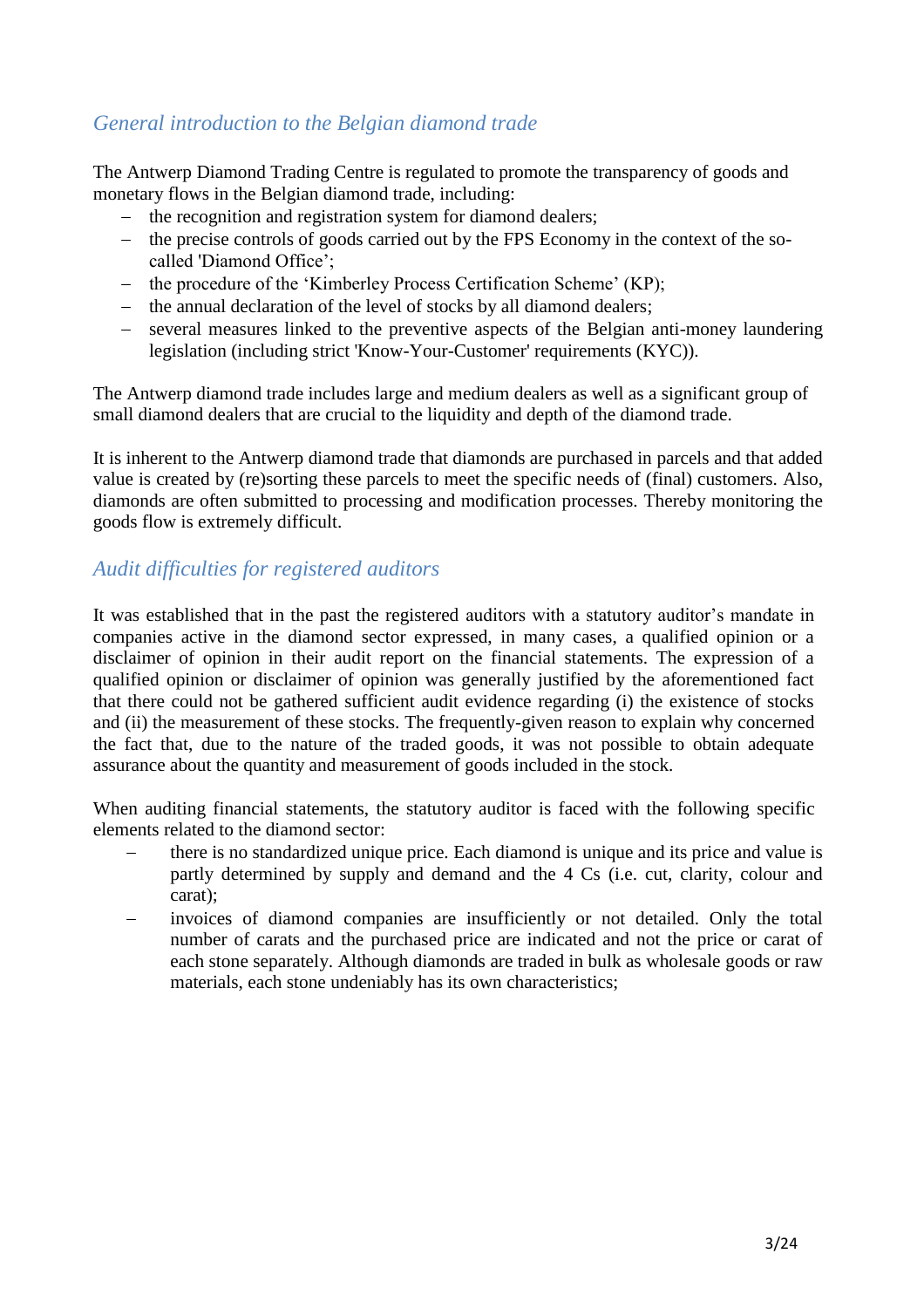- the number of carats undergoes changes pursuant to the diamond processing. This implies that no reconciliation can be made between the number of carats indicated on the invoice (and reported to the FPS Economy) and the number of carats sold as stated in the financial statements. Cleaving, sawing, grinding, etc. lead to deviations in plus or minus causing serious practical problems regarding stock monitoring;
- diamond parcels are (re)sorted according to the specific needs of (final) customers; this is the determining business model for Antwerp.

### <span id="page-3-0"></span>*Objective of this note*

This note sets out issues that may be useful in the audit of the financial statements of large companies active in the diamond sector in accordance with the in Belgium applicable International Standards on Auditing (ISAs), which may be used by the statutory auditor in the diamond sector. It is true that this list is not exhaustive and thus contains only a few specific (sample) questions.

For the sake of completeness, it is recalled that only 'large' companies (see Article 15 of the Belgian Companies Code) are required to appoint a statutory auditor for the audit of financial statements. Having regard to the relevant criteria, it can be concluded that as of today only around 400 diamond companies must fulfil this requirement.

This note does in no case substitute the application of the International Standards on Auditing (ISAs).

More specifically, this note aims at clarifying the circumstances under which a statutory auditor may express either an unmodified opinion (unqualified or clean opinion) or a modified opinion (qualified opinion).

However, it should be emphasised that the statutory auditor's individual assessment and consideration of each particular situation (i.e. the so-called 'professional judgment') has to be considered at all times.

In each chapter and/or for each phase of the audit engagement, a distinction is made between the general ISA principles and the considerations specific to the diamond trade.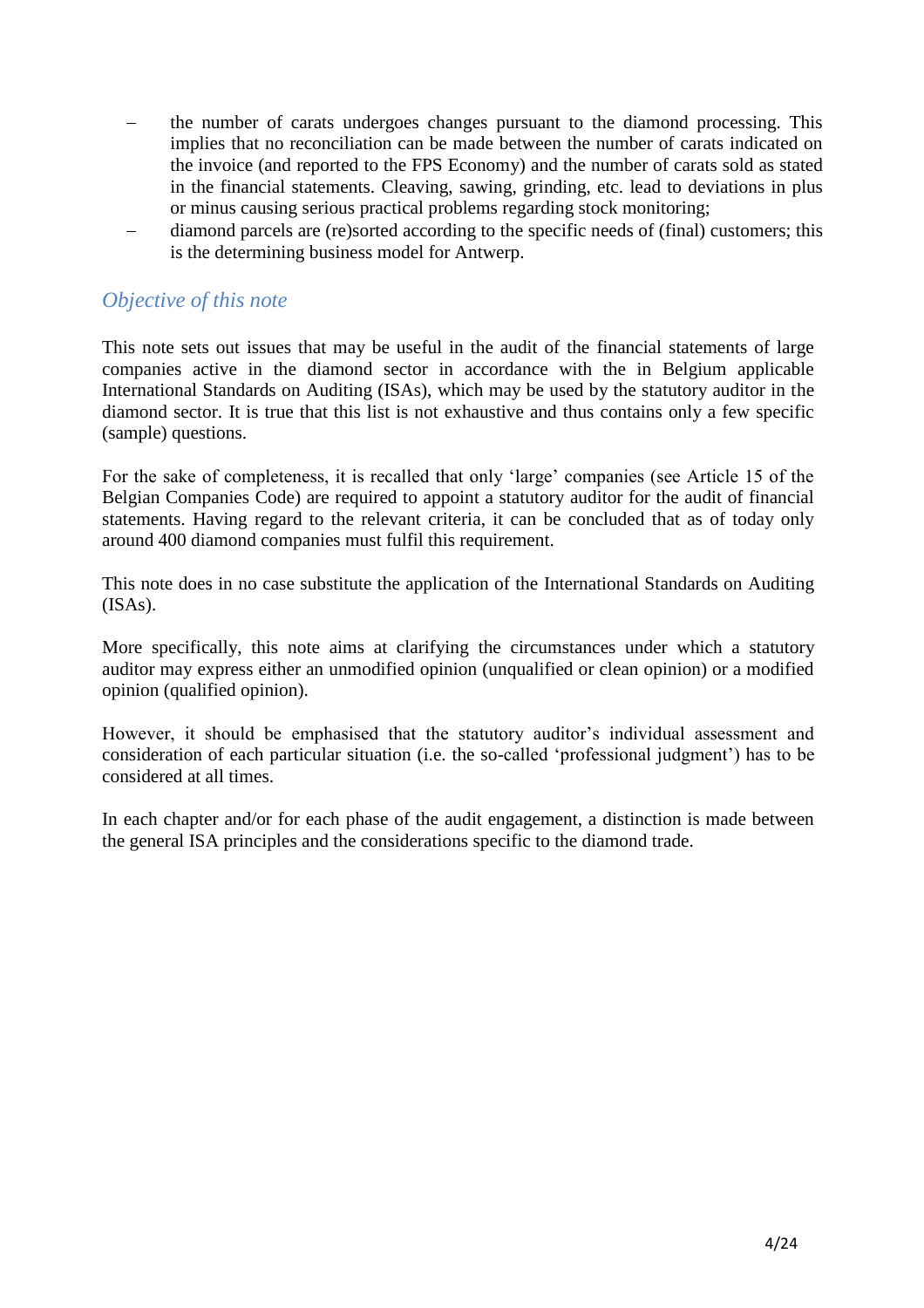### <span id="page-4-1"></span><span id="page-4-0"></span>*The statutory auditor's responsibilities*

# *1. General ISA principles*

According to the Belgian Companies Code, the statutory auditor's responsibilities consist, inter alia, of verifying whether the financial statements give a true and fair view in accordance with the applicable financial reporting framework, the compliance with the Belgian Companies Code and the bylaws and with the performance of procedures regarding the directors' report prepared by the board of directors of the audited entity. According to the standard of the IBR-IRE dated 10 November 2009, the audit of the (consolidated) financial statements of all entities for the financial years ended on or after 15 December 2014, is conducted in accordance with the ISAs.

The main purpose of the intervention of the statutory auditor is to enhance the degree of confidence of intended users in the (consolidated) financial statements. This is accomplished by the fact that the statutory auditor expresses an opinion on the question whether the (consolidated) financial statements are prepared, in all material respects, in accordance with the applicable financial reporting framework. Therefore, in performing audit procedures, the statutory auditor will intend to obtain reasonable assurance about whether the (consolidated) financial statements prepared by the board of directors of the (audited) entity are free from material misstatement, in accordance with the applicable financial reporting framework.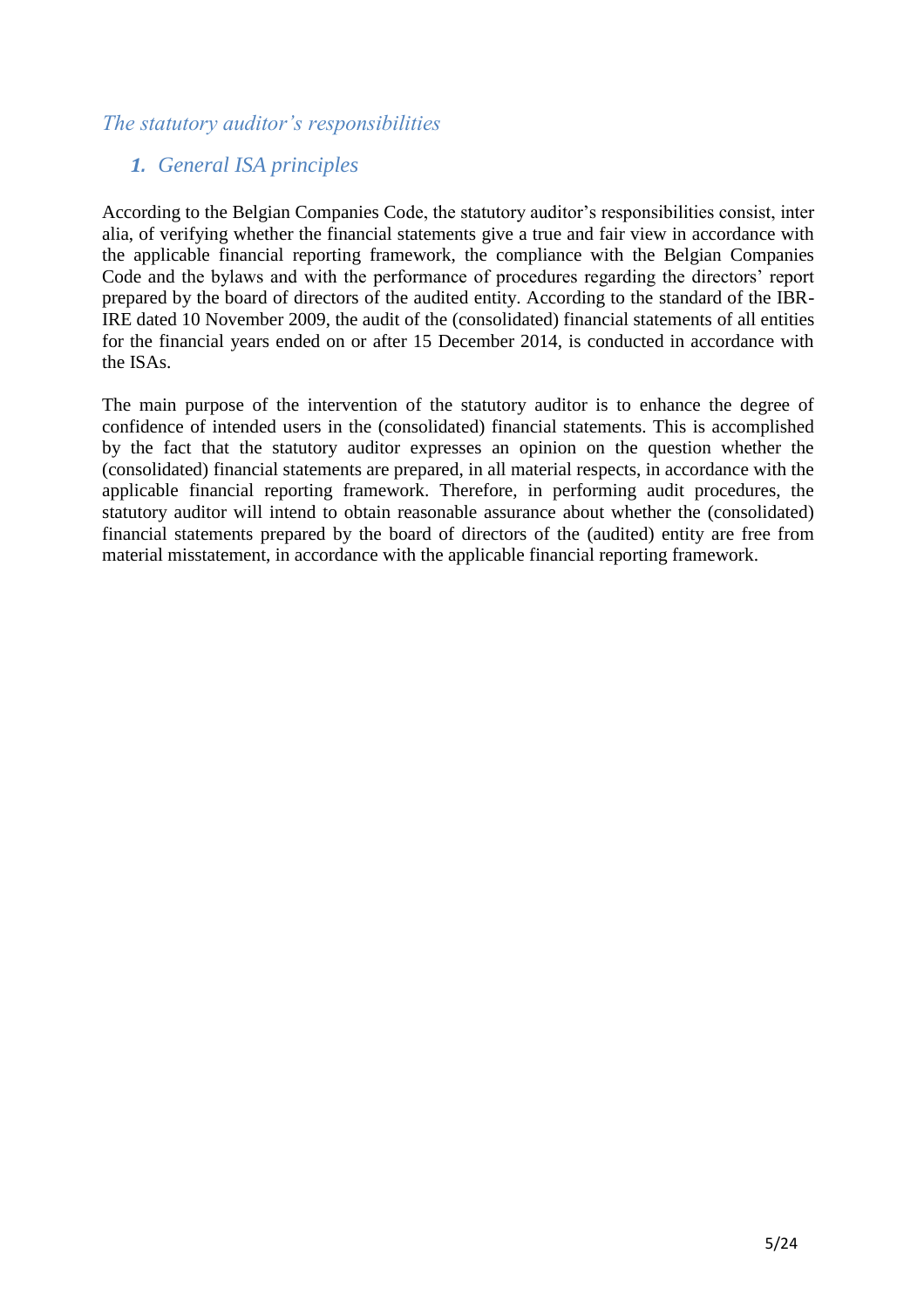# <span id="page-5-0"></span>*2. Schematic overview of the phases of the audit process for financial statements*

The performance of audit procedures in the context of an audit of financial statements is summarised briefly in the following figure.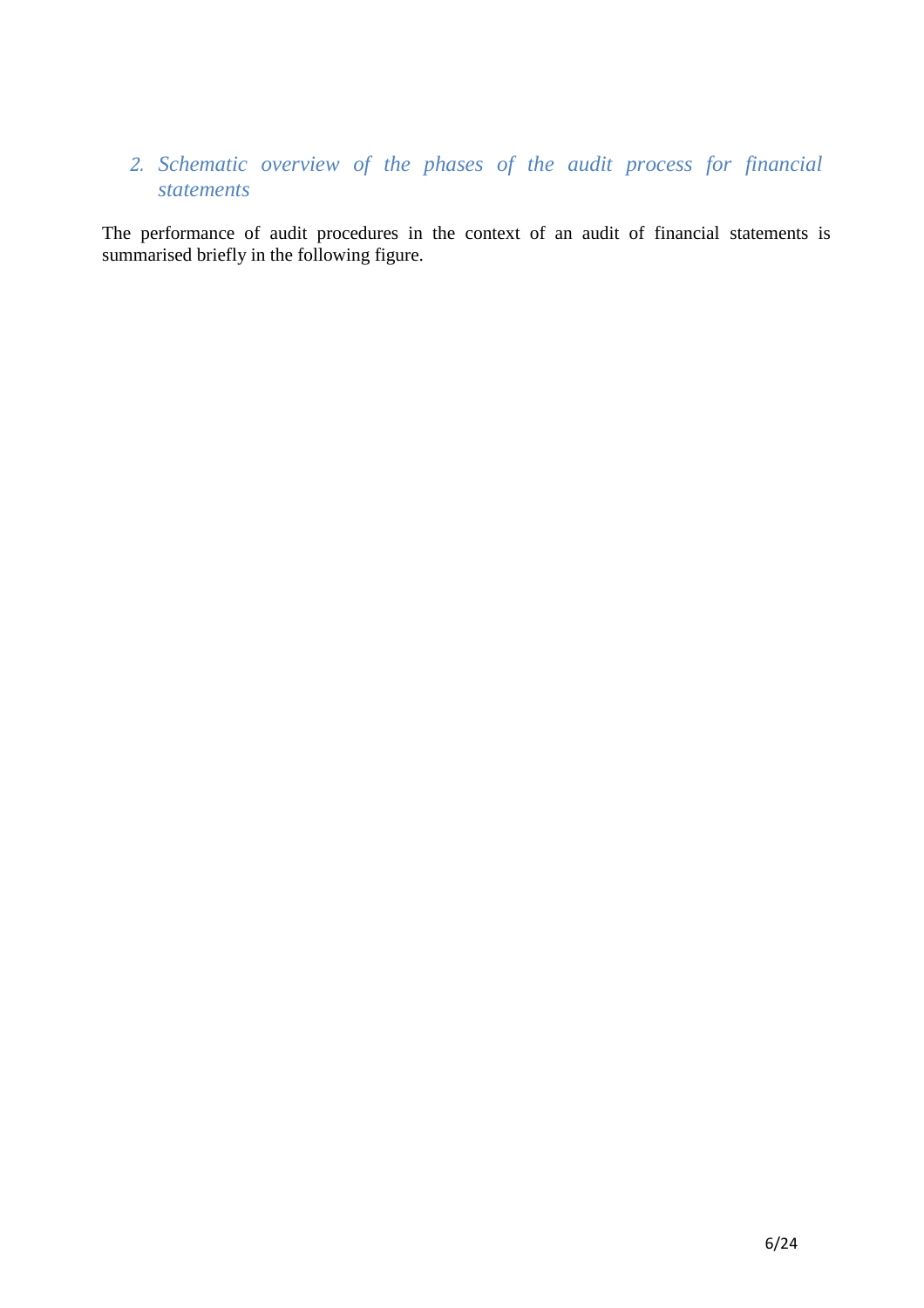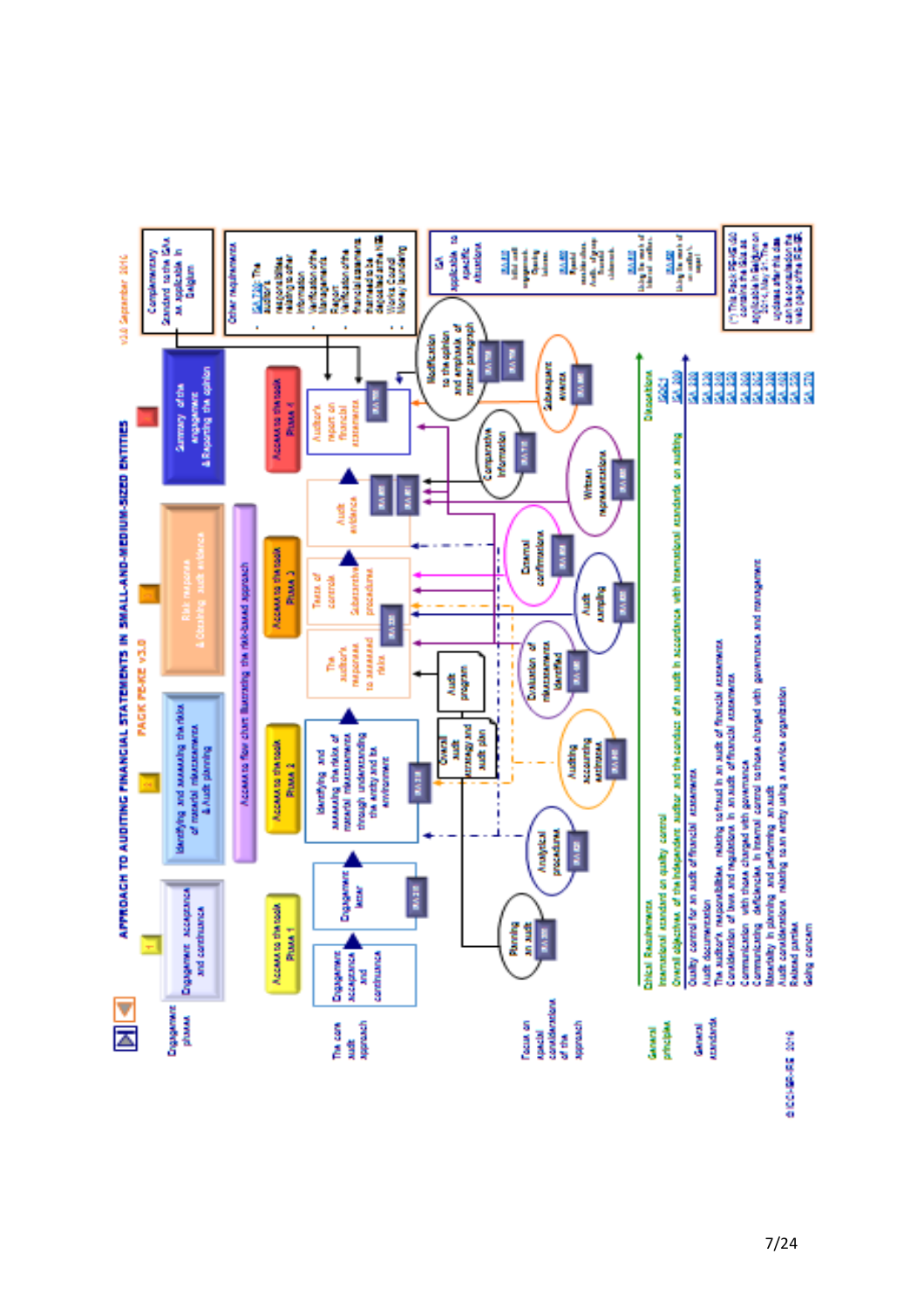

# Flow chart 1: Risk-based approach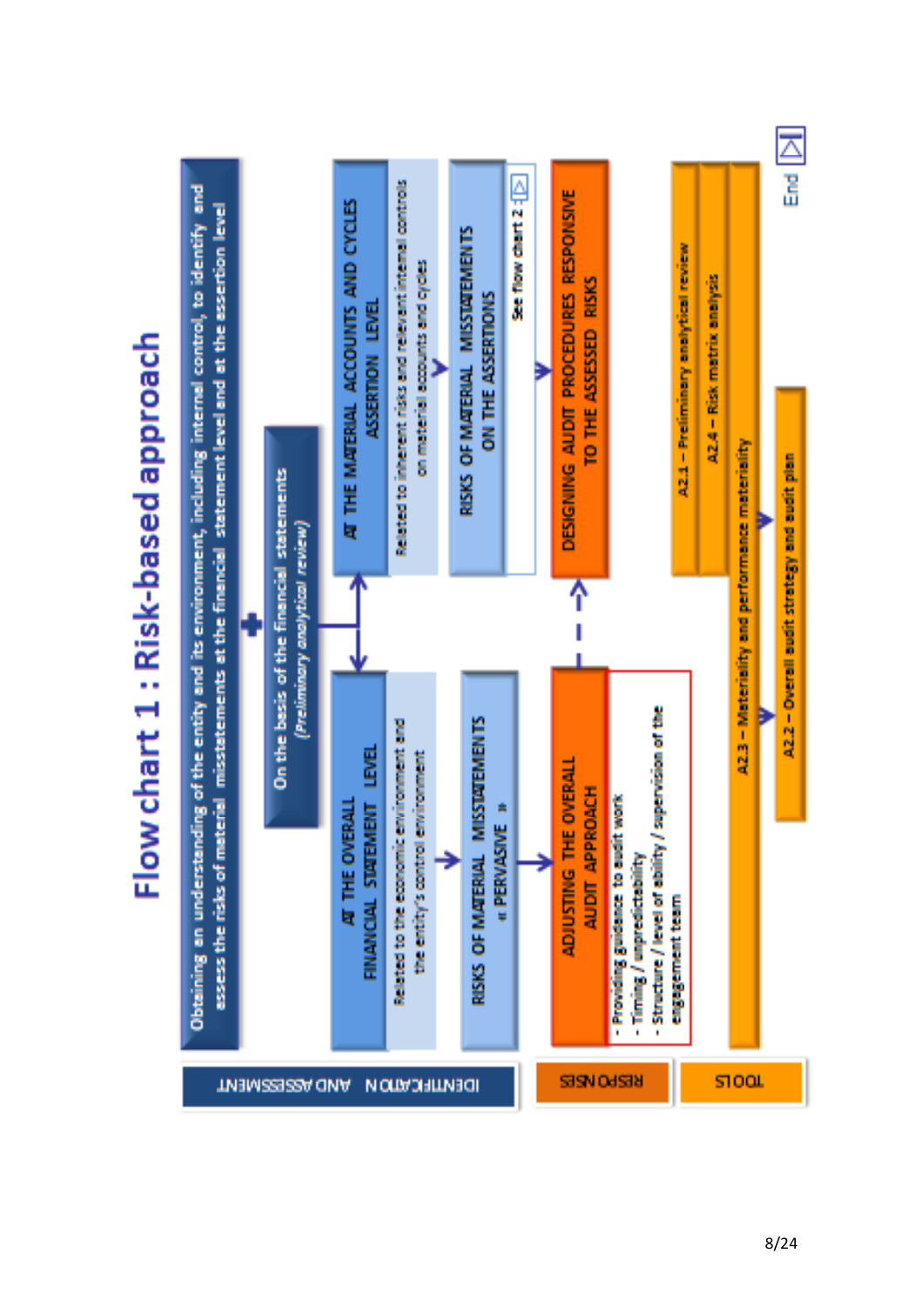

Flow chart 2 : Designing audit procedures on material cycles and accounts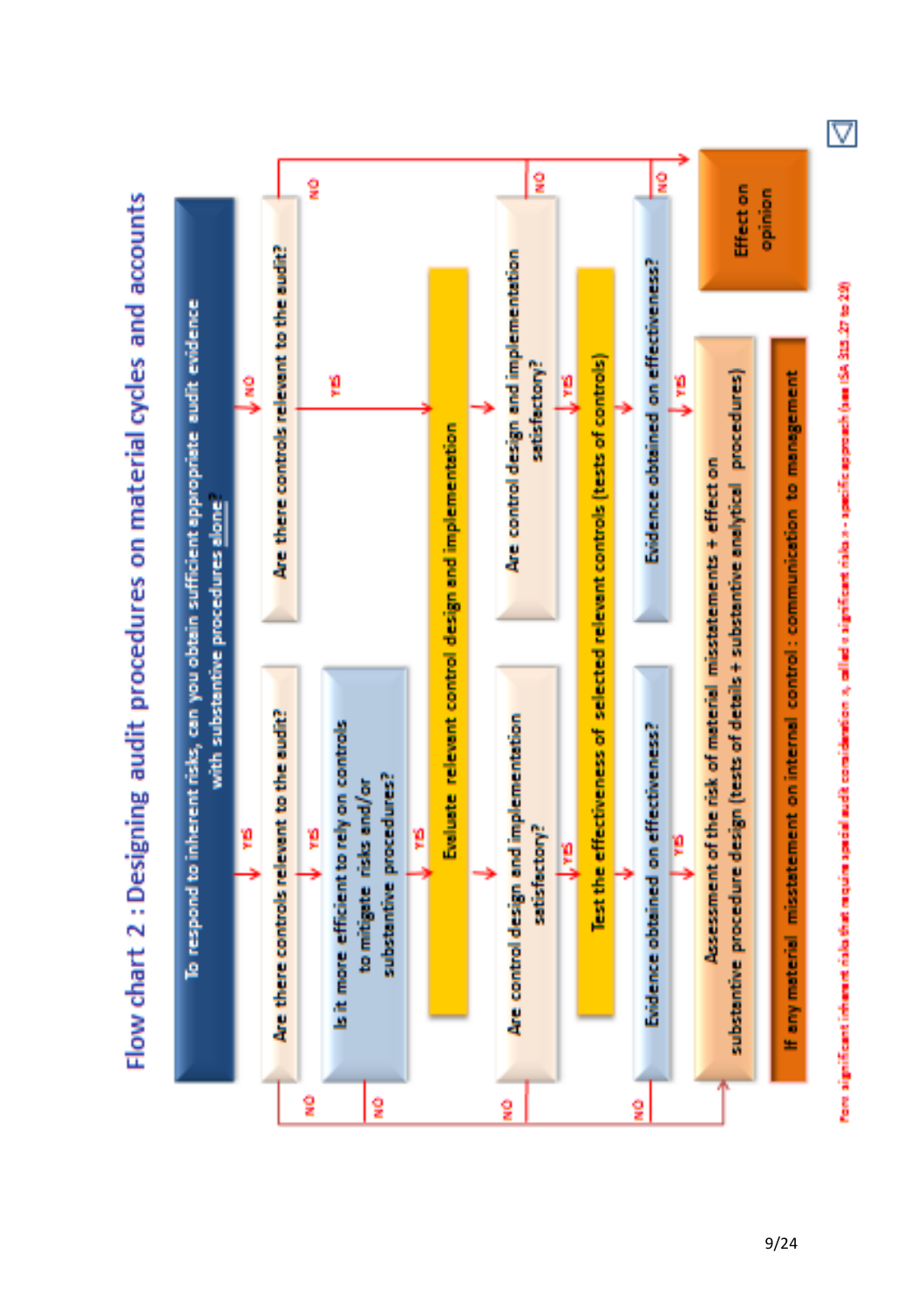### <span id="page-9-0"></span>Phase 1: Acceptance and continuation of the engagement

### *1. General ISA principles*

The statutory auditor's objective in this first phase is to assess the feasibility of the engagement regarding:

- the entity's characteristics;
- the structure of the statutory auditor's firm and of their network;
- compliance with the fundamental ethical requirements and in particular regarding independence.

The statutory auditor must assess in advance whether they have the necessary knowledge and skills to accept the engagement (ISA 210). ISA 210 (par. 7) also provides that if the statutory auditor does not obtain from management access to the internal control procedures and therefore knows in advance that they will issue a disclaimer of opinion, they cannot accept the engagement (scope limitation).

When accepting the engagement, the statutory auditor also has to obtain reasonable assurance about whether they will be able to exercise their powers as stated in Article 137, § 1 of the Belgian Companies Code. Pursuant to their mandate, they must, more specifically:

- obtain access to all data and files of the company;
- be able to carry out any physical observations they deem necessary; and
- obtain all information from the board of directors and company officials.

To this end, the statutory auditor asks the client to confirm in the engagement letter a number of explicit assumptions (which were discussed during the engagement acceptance stage). It concerns the following assumptions:

- 1. The statutory auditor's report states that the company's board of directors is responsible for the preparation of financial statements that give a true and fair view in accordance with the financial reporting framework applicable in Belgium. As in any other sector, the client must be pointed out in the engagement letter that the company's management is responsible for:
	- designing, implementing and maintaining appropriate controls relevant to the preparation of financial statements to ensure that they are free from material misstatement, whether due to fraud or error;
	- selecting and applying appropriate accounting policies;
	- making accounting estimates that are appropriate in the circumstances;
	- the fact that the board of directors provides the statutory auditor with:
		- all information of which the board of directors is aware that is relevant to the preparation of the financial statements such as the accounts, the related documentation, including the minutes of the board of directors and general meetings of shareholders, as well as all the information and disclosures deemed necessary by the statutory auditor for the performance of their mandate;
		- all additional information that the statutory auditor may request from the board of directors for the purpose of the audit;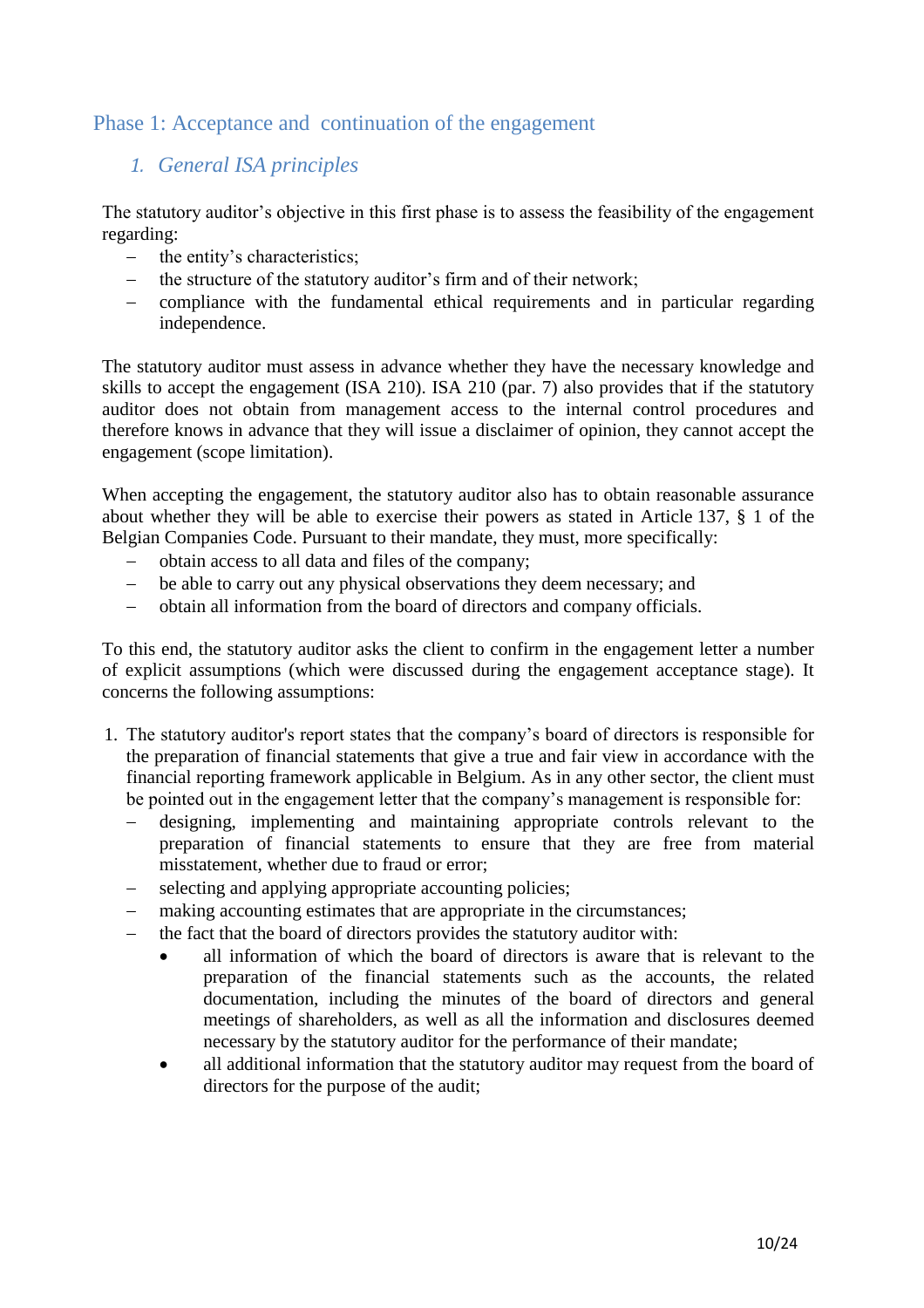- unrestricted access to persons within the entity from whom they determine it necessary to obtain audit evidence.
- 2. As always, the client must also confirm that during the engagement they will always provide the necessary documentation to identify themselves, the representatives and the final beneficiaries.
- 3. The client logically agrees that the statutory auditor will request written representations in the form of a representation letter on the statements which have a significant impact on the financial statements following the reporting. This annual representation will include, among others, written representations from management that they:
	- acknowledge their responsibility for designing, implementing and maintaining an appropriate internal control system to prevent and detect fraud;
	- will disclose to the statutory auditor the results of management's assessment of the risk that the financial statements may be materially misstated as a result of fraud;
	- will disclose to the statutory auditor their knowledge of fraud or suspected fraud involving: management; employees who have significant roles in internal control; or others (where the fraud would have a material effect on the financial statements);
	- will disclose to the statutory auditor their knowledge of any allegations of fraud, or suspected fraud, affecting the financial statements communicated by employees, former employees, analysts, regulators or others;
	- in the case of an audit engagement for which the prior year has not yet been subjected to an audit by a statutory auditor, it is recommended to have also mentioned in the engagement letter the fact that to this end controls will need to be performed on the opening balance sheet of the first year of the mandate.

# <span id="page-10-0"></span>*2. Considerations specific to the diamond sector*

First, it is worth repeating that above principles should be observed in every sector, not only in the diamond sector. In other words, the diamond sector doesn't require a more stringent or different interpretation of the aforementioned principles.

It may also be stipulated in the engagement letter that the client has to confirm some elements related specifically to diamond trade, which were discussed during the engagement acceptance stage.

The following are indicative questions which may be asked:

- does the client have a stock management system that is sufficiently adapted to the size and characteristics of their activities?
- Given the specific characteristics of the diamond trade, it is useful to reflect on the stock system used by the client, whereby no system is *a priori* excluded, provided they meet the above basic principles. The underlying basic rule is that it is necessary but sufficient that the statutory auditor is granted appropriate access by the client to the entire stock management system, and that this provides sufficient guarantee for indelibility so that the statutory auditor can identify and assess possible adjustments;
- did the client update the stock measurement in the past?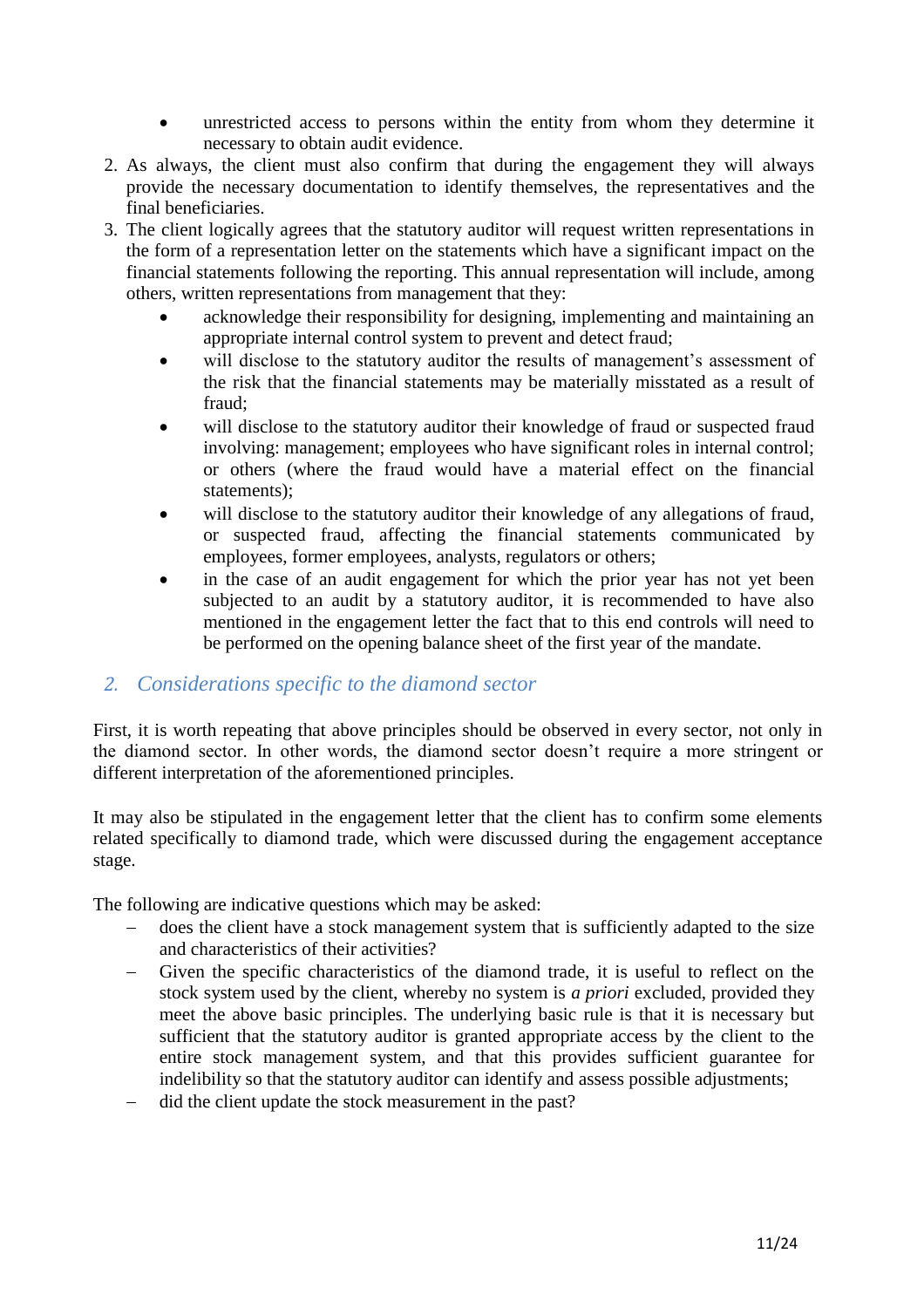- are the company or its appointed representatives involved in an ongoing criminal investigation or criminal case?
- has (a part of) the stock been seized on a precautionary basis?
- has stock been given or received on consignment? Were these transactions accounted for in accordance with the legislation in force?

The engagement letter may make reference to the possible need to rely on an external expert for testing the physical inventory counting at year end and the stock measurement, as well as the impact on the reporting when no expert has been engaged<sup>2</sup>.

In accordance with ISA 210, the statutory auditor will – just like in any other sector – ask themselves whether they can accept the engagement if the board of directors does not or not sufficiently respond to certain material elements.

This context, we can also mention the fact that the official representative of the Antwerp diamond sector, AWDC, has taken a strategic initiative consisting of preparing a list of independent experts with experience in diamond measurement, who can be consulted by diamond companies and/or registered auditors (or other stakeholders) for stock measurement. A list of independent experts, formulated by the AWDC, is attatched to this cover note.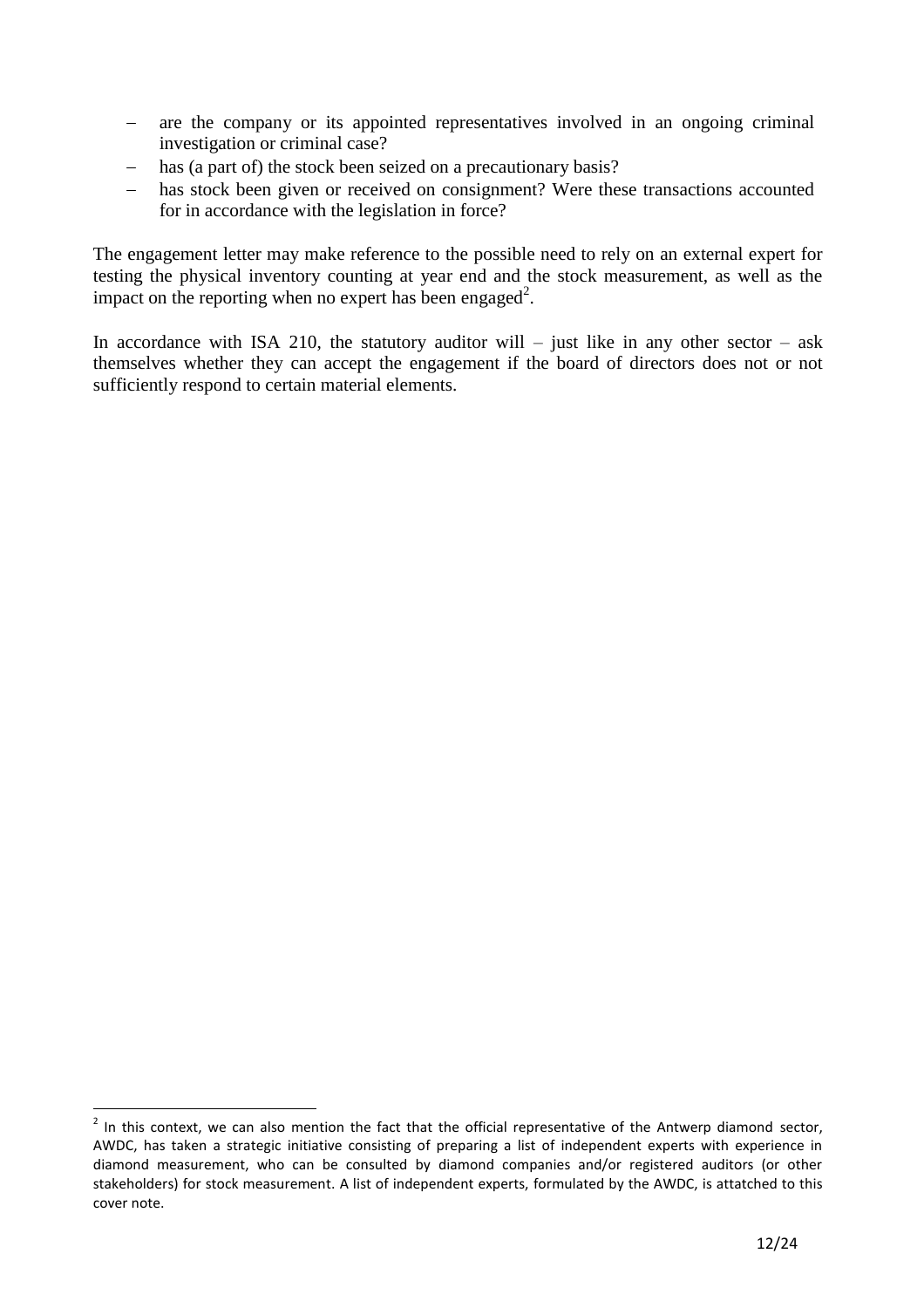# <span id="page-12-0"></span>*Phase 2: Identification and assessment of the risks of material misstatement and planning*

### <span id="page-12-1"></span>*1. General ISA principles*

The statutory auditor's objective in this second phase is to obtain a thorough understanding of the entity, including the entity's internal control, to identify and assess the risks of material misstatement at the financial statement levels. The statutory auditor is responsible for establishing the overall audit strategy and developing an audit plan, with emphasis on the impact of the identified risks of material misstatement on the planned audit procedures. In doing so they must observe whether revenue recognition and the risk of management override of controls are suspected fraud risks. The statutory auditor shall determine the nature, timing and extent of audit procedures (both in terms of tests of controls and substantive procedures).

The objective of the auditor is to identify and assess the risks of material misstatement, whether due to fraud or error, at the financial statement and assertion levels, through understanding the entity and its environment, including the entity's internal control, thereby providing a basis for designing and implementing responses to the assessed risks of material misstatement. (ISA 315, 'Identifying and assessing the risks of material misstatement through understanding the entity and its environment', par. 3)

### *Internal control*

<span id="page-12-2"></span>As part of the risk assessment process, the auditor shall determine whether any of the risks identified are, in the auditor's judgment, a significant risk. In exercising this judgment, the auditor shall exclude the effects of identified controls related to those risks.

In assessing the risks of material misstatements and designing responses to those risks, the auditor takes into account the entity's internal control.

The entity's internal control system should prevent or detect and correct on a timely basis a misstatement that could have a material impact on the financial statements. A performant internal control system comprises five components:

- **Control environment**: the control environment is the foundation of effective internal control, providing structure and discipline for the entity. It sets the tone of an organization, influencing the control consciousness or awareness of its people (e.g. does the company have ethical values and integrity rules, a mission, a group structure, etc.?).
- **Risk assessment process**: management should periodically identify and evaluate the business risks relevant to financial reporting objectives and decide about actions to address those risks.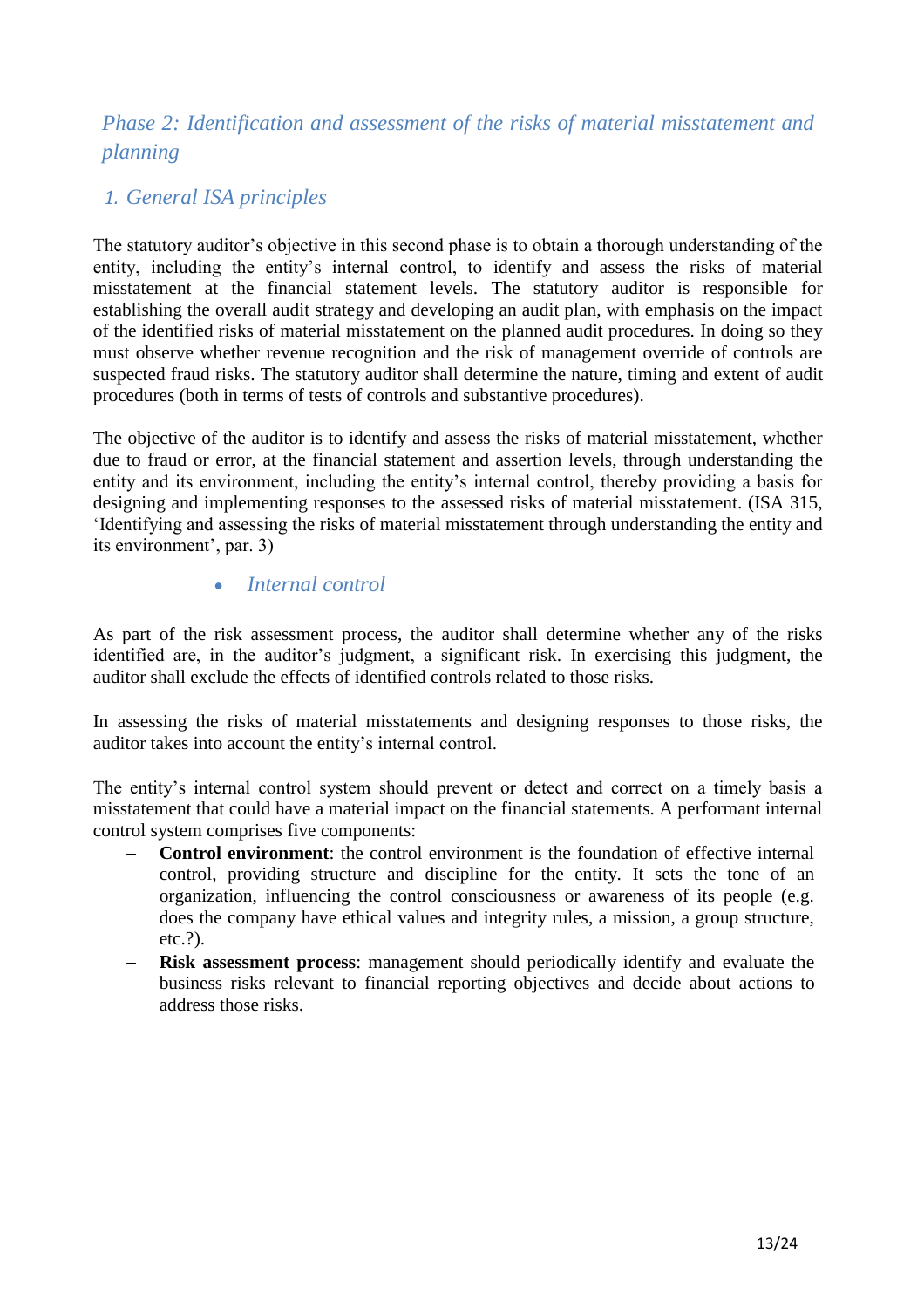- **The information system, including the related business processes, relevant to financial reporting, and communication**: an information system consists of infrastructure (physical and hardware components), software, people, procedures, and data. Many information systems make extensive use of IT. They identify, capture, process, and distribute information supporting the achievement of financial reporting and internal control objectives.
- **Control activities relevant to the audit**: the company needs to implement manual and/or automated controls in order to prevent or reduce the identified risks, including the risks arising from IT.
- **Monitoring of controls**: the company needs to assess whether the controls relevant to financial reporting are effective.

In assessing the risk and the controls in the sales cycle, the statutory auditor will consider the results, among others, of the following risk assessment procedures:

- the entity's accounting policies related to revenue recognition and allowances for doubtful debtors;
- amount of sales to related parties;
- adequate separation between goods send in consignment to clients and goods sold to clients;
- aging analysis of accounts receivable and analysis of credit terms;
- concentration risk of sales and accounts receivables on certain counter¬parties;
- internal control related to credit management policies and procedures;
- gross margin analysis.

<span id="page-13-0"></span>Where significant deficiencies in internal control are defined, the statutory auditor must report this in writing to the board of directors in accordance with ISA 265 ('Communicating deficiencies in internal control to those charged with governance and management').

### *Stock and goods movement*

In assessing these inherent risks and the controls in the stock and goods movement cycle, the statutory auditor will consider the results, among others, of the following risk assessment procedures:

- analytical procedures on the stock (average prices, average rotational speed, etc.);
- measurement rules and methodology adopted by the board of directors;
- $\theta$  the possible existence of less saleable or slow-moving goods in stock;
- the risk of manipulation of earnings and profits;
- $-$  the existence of a stock management system that is adapted to the nature and extent of the activity, and that, among other things:
	- allows to make a clear distinction between goods in ownership and goods received in consignment;
	- allows the traceability of goods from purchase to sale (however, see below under item 2);
	- includes a registration of the cost price of the goods.

### <span id="page-13-1"></span>*2. Considerations specific to the diamond sector*

When assessing and verifying internal control mechanisms, the size and scope of an individual diamond trader should be taken into account (see above).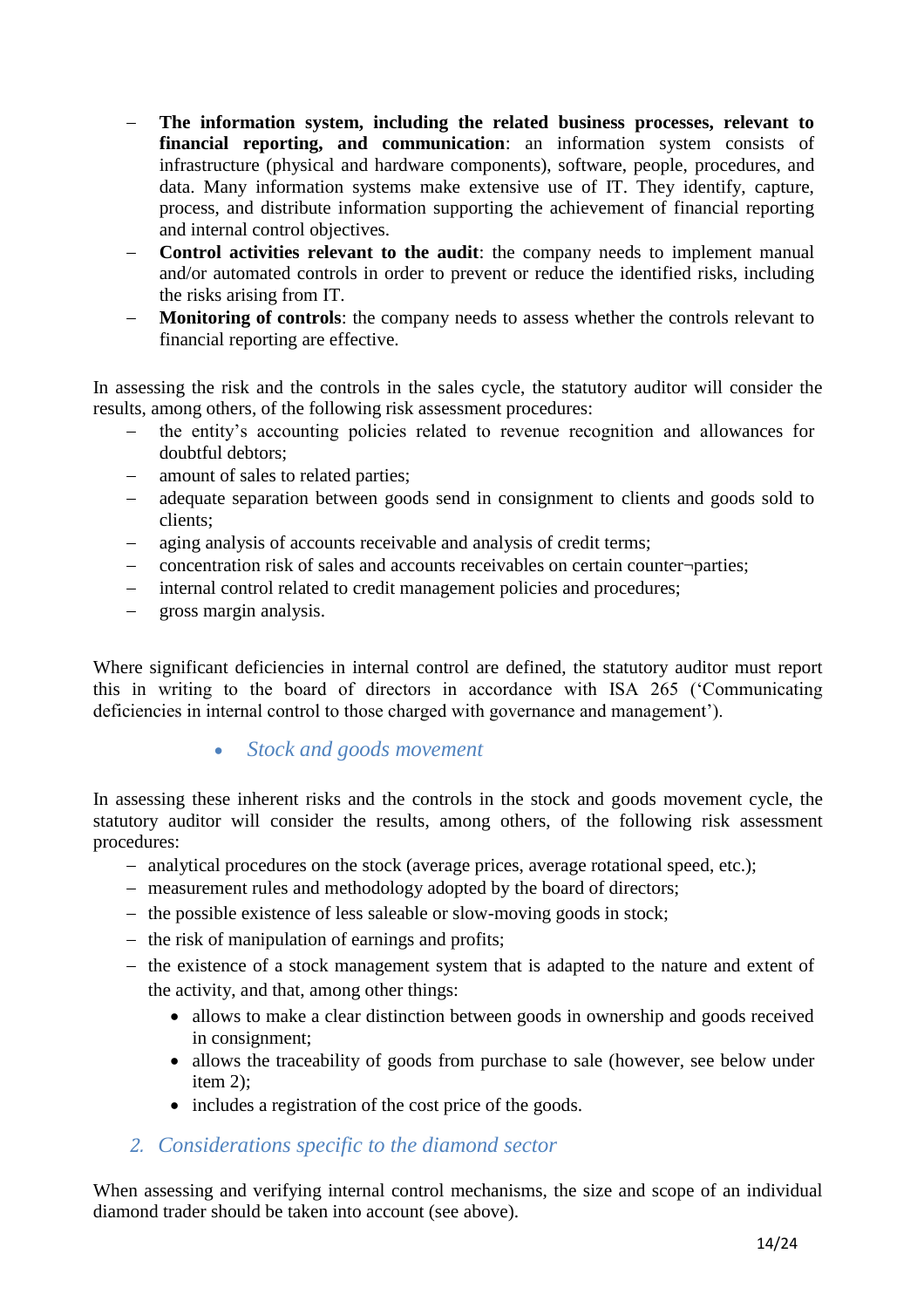### *Internal control*

<span id="page-14-0"></span>Internal control over diamond dealers may have the following characteristics:

- Owner-managed businesses with active involvement of the owner-manager and limited or no staff.
- $-$  In such a case, segregation of duties is usually (very) limited. The active involvement of the owner-manager may mitigate certain of the risks arising from lack of segregation of duties or it may increase other risks, such as the risk of management override of controls.
- Absence of an established risk assessment process.
- Irrespective of these circumstances the auditor should inquire about identified risks and how they are addressed by management.
- The supporting information systems (billing, stock management, consignments, etc.) are, in many cases, stand-alone systems not linked to the accounting software.
- This does not have to pose a problem as such, but reconciliation procedures should be performed by the entity between the accounting system and the supporting systems.

Since the accounting function is normally outsourced to a professional service provider (third party), ISA 402 ('*Audit considerations relating to an entity using a service organization*') must be respected.

### *Stock and goods movement*

<span id="page-14-1"></span>The following illustrative examples of business risks in the diamond sector may be given:

- market/price/volatility risk of rough and polished diamonds, as determined by global demand and offer;
- credit risk on domestic and foreign debtors;
- potential dependence on a limited number of clients and/or suppliers;
- the 'supply risk' as a major part of the world's diamonds production is supplied by a limited number of large suppliers.

The following illustrative examples of fraud risks may be given:

- susceptibility to misappropriation, due to the nature of the goods;
- the current market practice of consignment of goods as a consequence of which the custodian of the goods (consignee) differs from the legal owner of the goods (consigner);
- the risk of manipulation of earnings and profits.

A risk – specifically related to the manner in which diamonds are traded in Antwerp (business model) – that should be brought under attention is related to the existence and measurement of the section 'stocks'.

First of all, it should be reminded that the general Belgian accounting rules are in force: as a rule, assets are recognised on the balance sheet at purchase price, less contingent depreciation and impairment. In addition, it should be noted that, specifically with regard to stocks, the measurement has to be made at the lower market value (this lower value must probably be adjusted if this market value rises again). This is also provided in the underlying European Directive 2013/34/EU.

This Directive also takes the historical purchase price or production cost as point of departure for measurement at closing date. Although the directive foresees the possibility for the Member States to provide for special (measurement) rules for specific categories of assets (other than financial instruments), Belgium has not yet made use of it.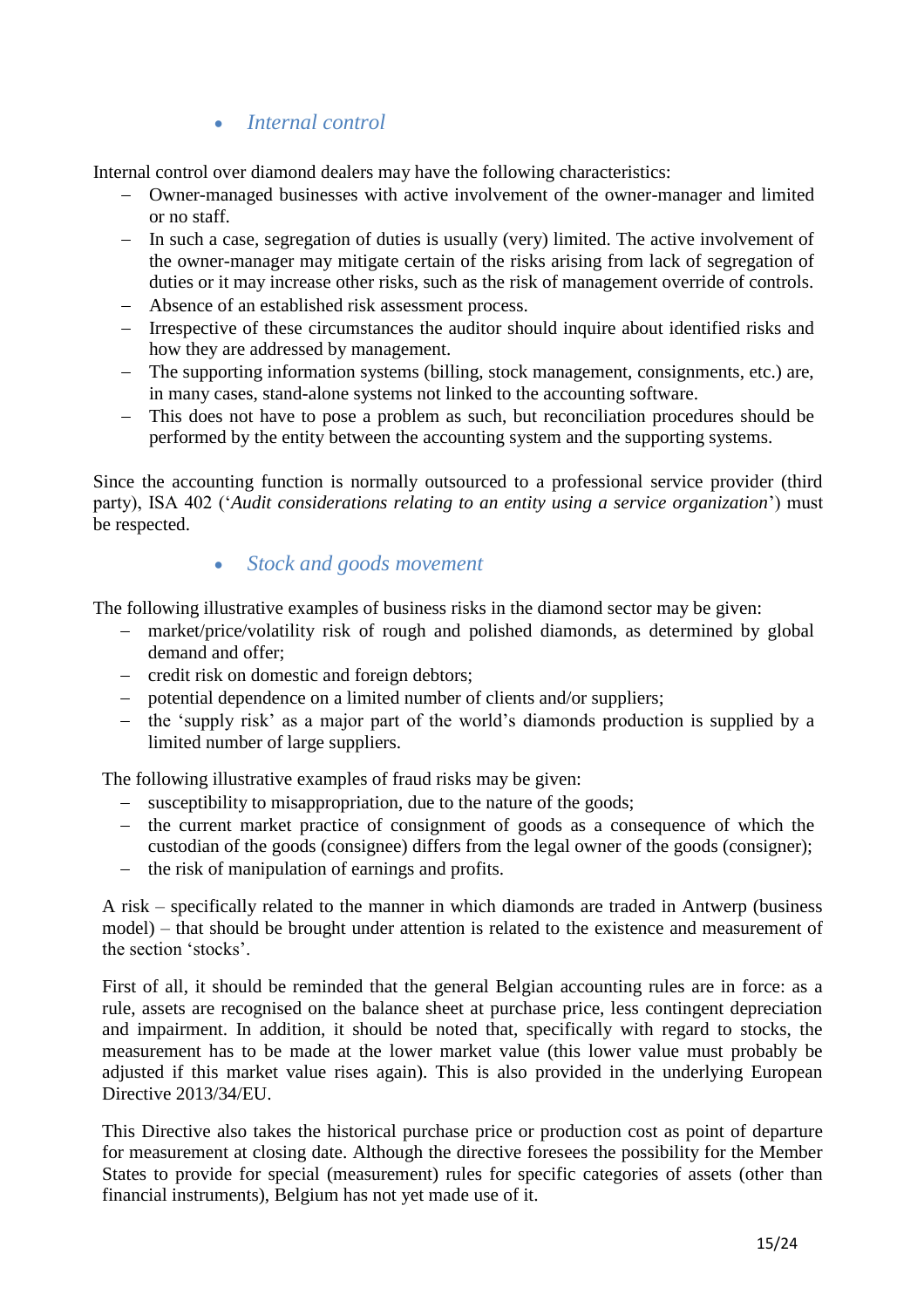Whereas the statutory auditor always has to strive to achieve maximum transparency in the area of stock systems, certain activities (processing and (re)sorting of parcels) can make it extremely difficult to achieve single stone traceability. The statutory auditor should be able to obtain reasonable assurance about whether the stock measurement is not materially misstated. In this sense, Appendix 2 contains a suggestive questionnaire on internal control relating to goods movement (stock traceability) and goods cost measurement, which the statutory auditor may possibly use in this second phase.

Finally it should be reiterated in this context that, depending on the circumstances and in order to issue an unqualified opinion, the statutory auditor can also rely on an expert to assist them in the stock control (see ISA 620, '*Using the work of an auditor's expert*'), including on:

- the attendance at and control of physical inventory counting;
- <span id="page-15-0"></span>- the assessment of the stock market value (net realisable value), in order to assess the need for potential impairment, in accordance with Article 69, § 1 of the Royal Decree of 30 January 2001.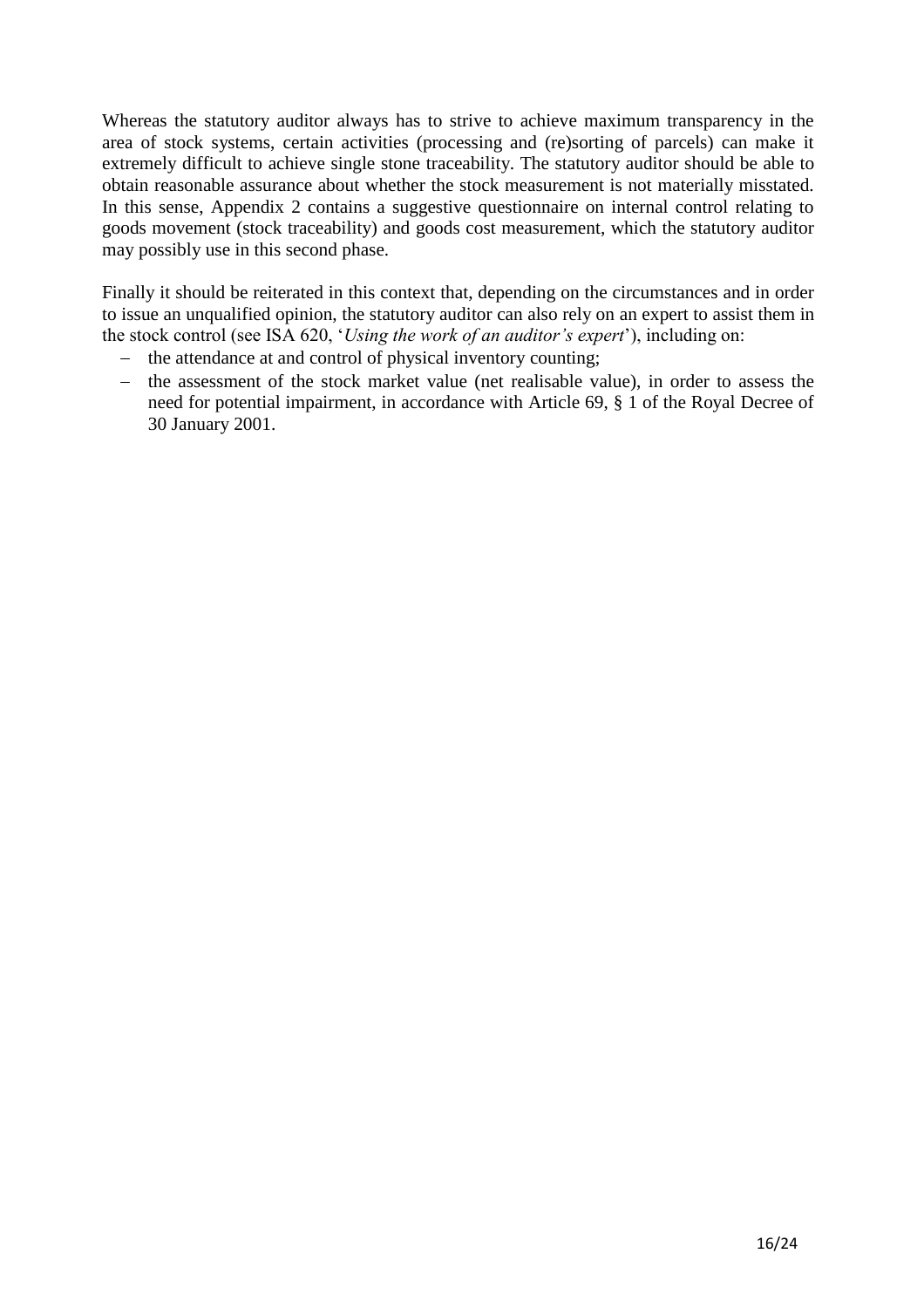### *Phase 3: Response to assessed risks and obtaining audit evidence*

# <span id="page-16-0"></span>*1. General ISA principles*

The statutory auditor's objective in this third phase is to perform all audit procedures planned by the statutory auditor in the second phase (assessment of controls and substantive procedures) that provide reasonable assurance about whether the financial statements are free from material misstatement.

According to ISA 320 ('Materiality in planning and performing an audit'), misstatements, including omissions, are considered to be material if they, individually or in the aggregate, could reasonably be expected to influence the economic decisions of users taken on the basis of the financial statements. This materiality has always to be taken into consideration by the statutory auditor when planning and performing the audit.

According to ISA 450 ('Evaluation of misstatements identified during the audit'), the statutory auditor has to assess the effect of identified misstatements on further audit procedures and the effect of uncorrected misstatements, if any, on the financial statements.

### <span id="page-16-1"></span>*2. Considerations specific to the diamond sector*

The statutory auditor shall, on the basis of their professional judgment and professional skepticism, particularly with regard to stocks and the goods movement, perform a number of substantive procedures and tests of controls according to the risk analysis. These controls may include the following procedures:

- testing the market prices of the goods in stock reported by the board of directors, using techniques such as end control, aging analysis, general price lists and recourse to an external expert;
- checking the stock system with a view to determining a proper processing of the goods movement in carats;
- sending external confirmations on sent and received consignments;
- <span id="page-16-2"></span> testing procedures for physical inventory counting by attendance at inventory counting and audit sampling. The statutory auditor can thereby use an external expert, if they deem it necessary to issue an unqualified opinion.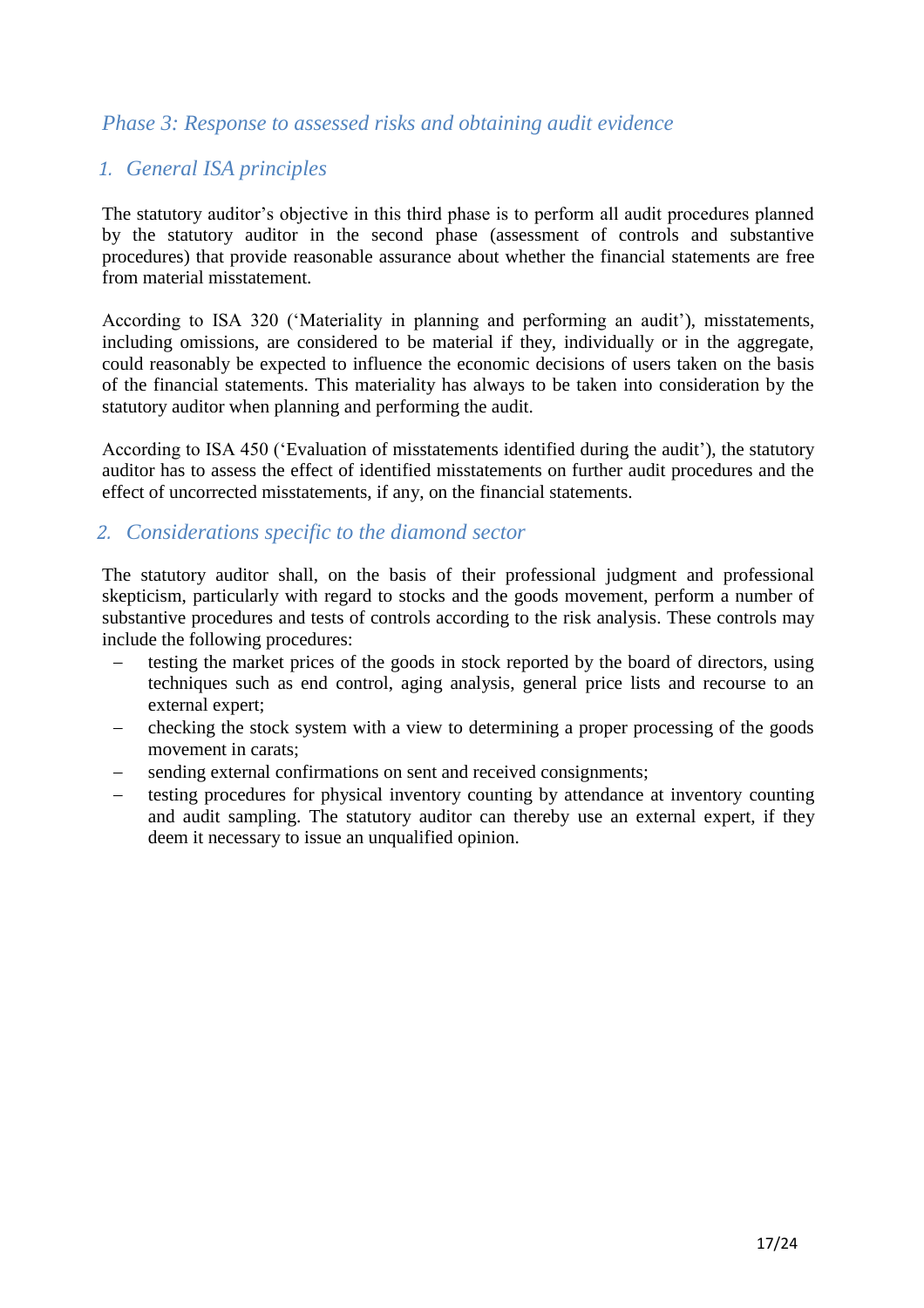### *Phase 4: Summary of the engagement and forming an opinion*

### <span id="page-17-0"></span>*1. General ISA principles*

The statutory auditor's objective in this fourth phase is to obtain a summary of the findings and conclusions of the work of the statutory auditor on the basis of the information obtained and in particular the results of the tests of controls and substantive procedures.

According to the ISAs, the report on the financial statements shall include an opinion paragraph. There are two types of opinions: an unmodified opinion (unqualified opinion) and a modified opinion. The latter may refer to a qualified opinion, an adverse opinion or a disclaimer of opinion.

### A. *Unmodified opinion*

<span id="page-17-1"></span>In accordance with paragraph 35 of ISA 700 ('*Forming an opinion and reporting on financial statements*'), an unmodified opinion (unqualified opinion, also called clean opinion) should be expressed when the statutory auditor has obtained sufficient appropriate audit evidence that the financial statements are free from material misstatement.

### B. *Modified opinion*

<span id="page-17-2"></span>As clarified in ISA 705 ('*Modifications to the opinion in the independent auditor's report*'), the statutory auditor's opinion shall be modified, on the one hand, if the financial statements are materially misstated and, on the other hand, if the statutory auditor is unable to obtain sufficient appropriate audit evidence that the financial statements are free from material misstatement.

Furthermore, the statutory auditor will exercise their professional judgment about the materiality and the pervasiveness of the (possible) effects of the matter giving rise to the modification.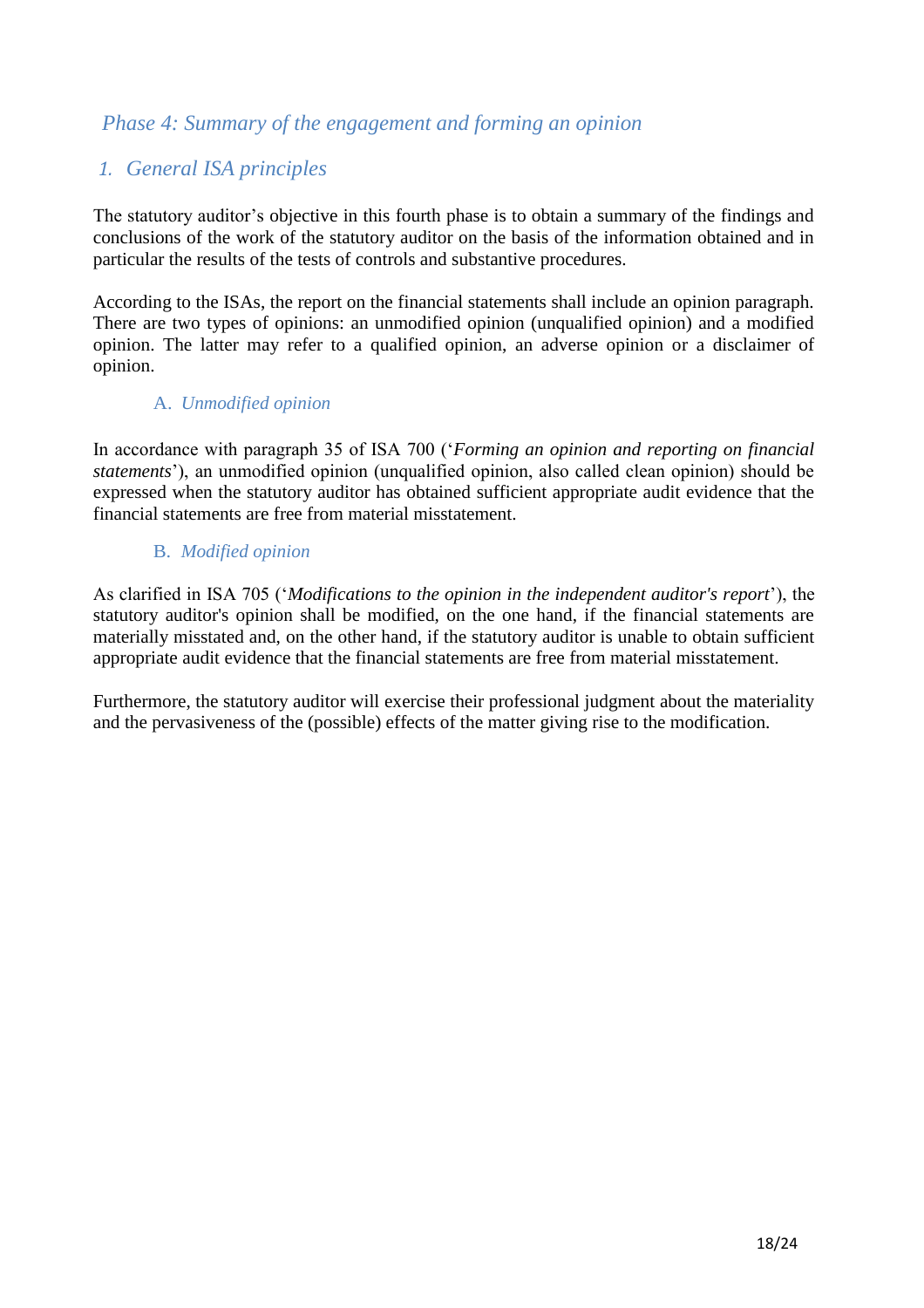This can be represented schematically as follows:

| Nature of matter giving rise to<br>the modification             | Statutory auditor's judgment about the<br>pervasiveness of the effects<br>or possible effects on the financial statements |                             |
|-----------------------------------------------------------------|---------------------------------------------------------------------------------------------------------------------------|-----------------------------|
|                                                                 | Material but not pervasive                                                                                                | Material and pervasive      |
| Financial statements are<br>materially misstated                | Qualified opinion (a)                                                                                                     | Adverse opinion (b)         |
| Inability to obtain<br>sufficient appropriate<br>audit evidence | Qualified opinion (a)                                                                                                     | Disclaimer of<br>opinion(c) |

Pervasive is a term used, in the context of misstatements, to describe the effects on the financial statements of misstatements or the possible effects on the financial statements of misstatements, if any, that are undetected due to an inability to obtain sufficient appropriate audit evidence.

Pervasive effects on the financial statements are those that, in the statutory auditor's judgment:

- are not confined to specific elements, accounts or items of the financial statements;
- if so confined, represent or could represent a substantial proportion of the financial statements; or
- <span id="page-18-0"></span> in relation to disclosures, are fundamental to users' understanding of the financial statements.

### *a) Qualified opinion*

<span id="page-18-1"></span>It is inherent to the qualified opinion that the (possible) effect of the matter giving rise to the modification of the opinion by the statutory auditor is deemed to be material but not pervasive to the financial statements. This can occur either when the financial statements are materially misstated or when the statutory auditor is unable to obtain sufficient appropriate audit evidence, for example because of a material scope limitation, in order to conclude that the financial statements are free from material misstatement.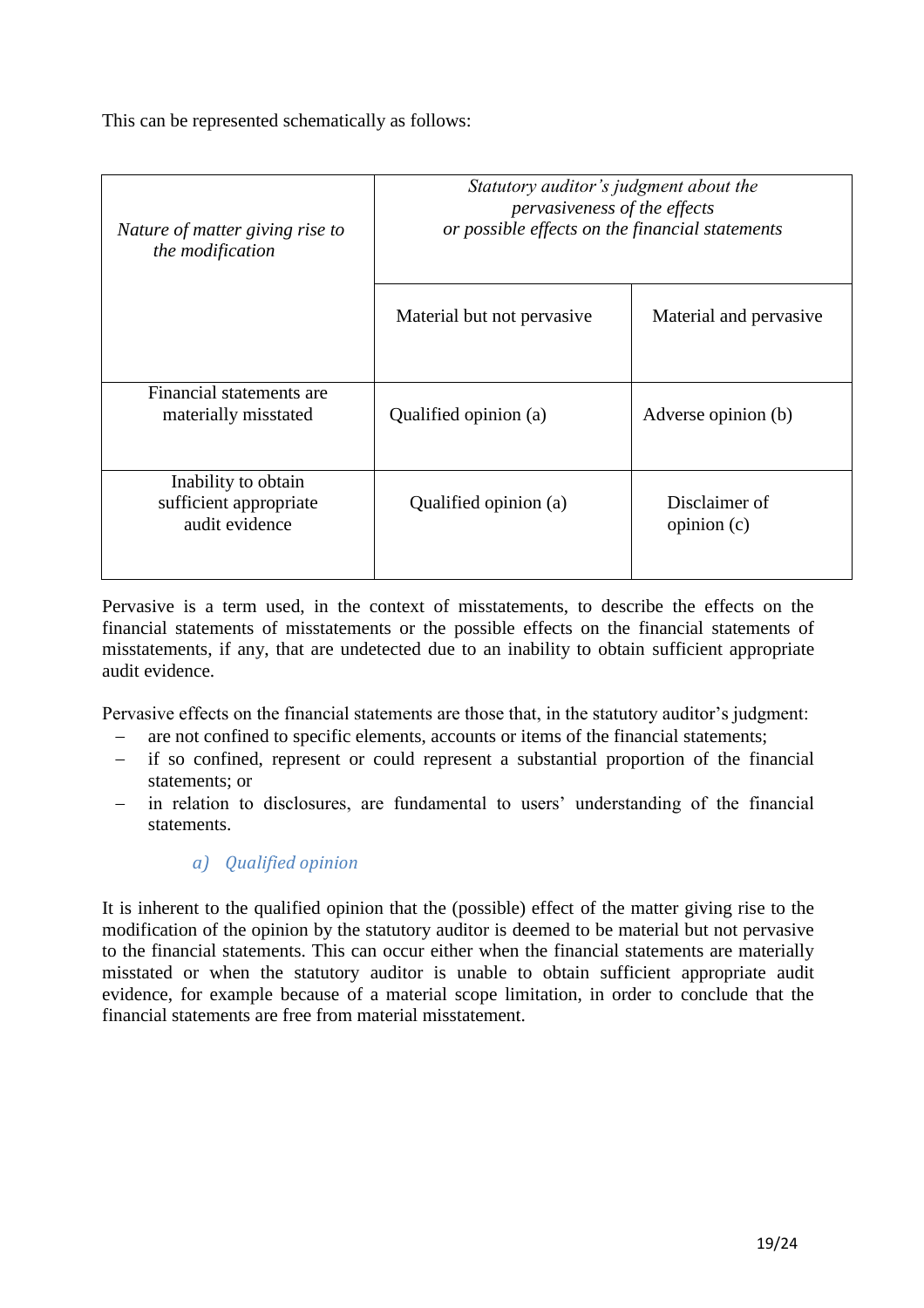### *b) Adverse opinion*

It is inherent to the adverse opinion that the effect of the misstatement on the financial statements is deemed to be both material and pervasive to those financial statements. This means that the expression of a qualified opinion by the statutory auditor is deemed to be insufficient in the circumstances of the audit engagement.

### *c) Disclaimer of opinion*

<span id="page-19-0"></span>The statutory auditor disclaims an opinion when they are unable to obtain sufficient appropriate audit evidence in the circumstances (e.g. because of a scope limitation) and when this situation is deemed to be both material and pervasive to the financial statements.

A scope limitation may result from the fact that the statutory auditor does not obtain access to the necessary information or to the controls or otherwise obtains insufficient information from the board of directors or company officials, so that the statutory auditor is unable to obtain sufficient audit evidence to form an opinion on the financial statements. They will normally disclaim an opinion.

In such a case, the statutory auditor will have to assess whether they should not resign from their mandate (see Art. 135 of the Belgian Companies Code).

### <span id="page-19-1"></span>*2. Considerations specific to the diamond sector*

The following matters may give rise to the modification of the statutory auditor's opinion:

- the controls related to the stock records contain significant deficiencies regarding the traceability of the goods flow, which cannot be dealt with by substantive testing;
- $\theta$  the statutory auditor, despite their request, could not rely on an expert for the attendance at and control of physical inventory counting and/or the physical inventory counting procedures were insufficient to provide adequate assurance on the existence of the stocks:
- the statutory auditor has not obtained adequate assurance (through expert or alternatively) on the market value of the goods in stock in order to assess the need for potential impairment, in accordance with Article 69, § 1 of the Royal Decree of 30 January 2001;
- provided that the controls related to the stock records do not contain or contain clearly insufficient cost accounting data in order to enable the company to measure its stock at purchase price, in accordance with Article 69, § 1 of the Royal Decree of 30 January 2001.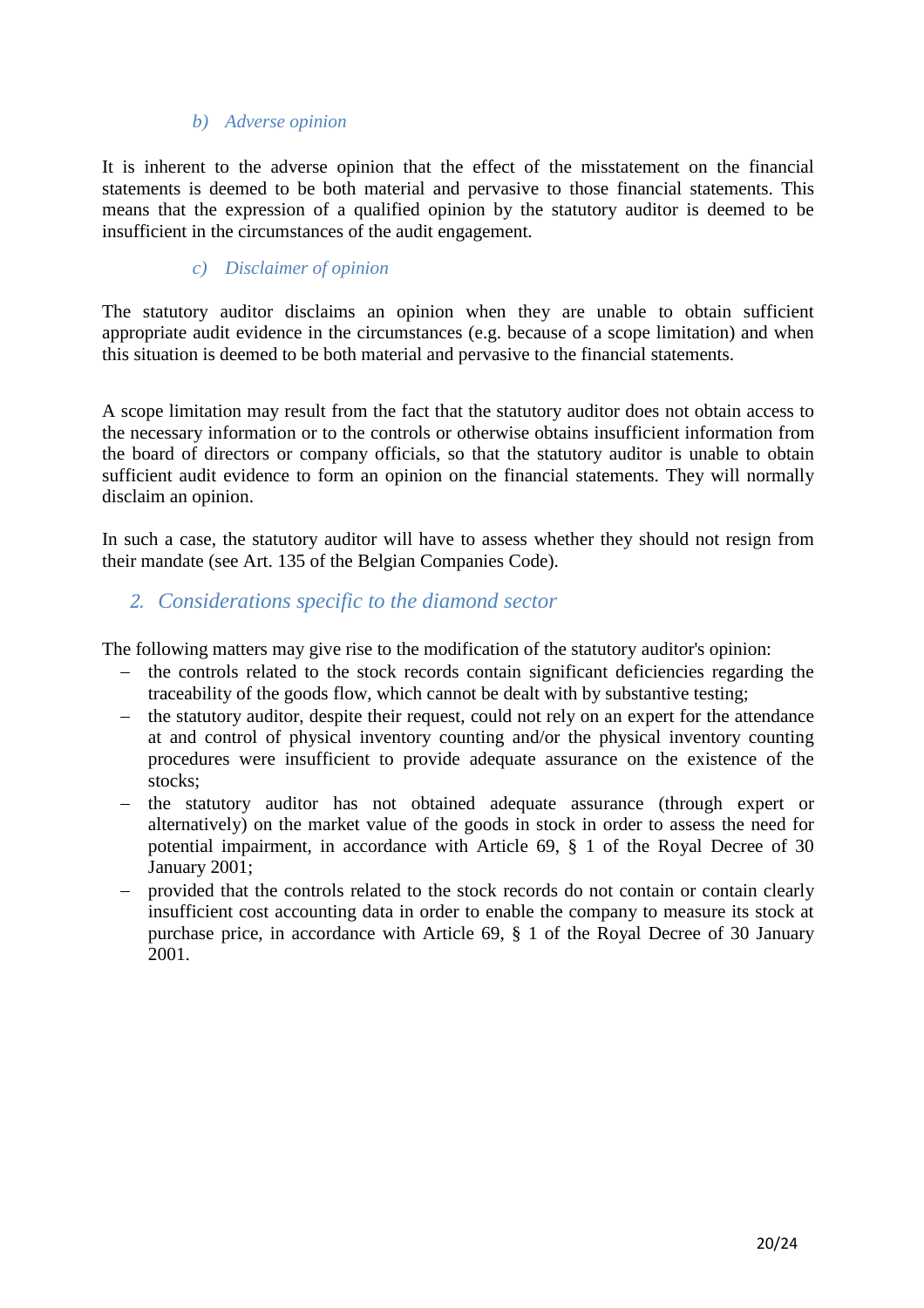The statutory auditor has to decide whether the matter is material and requires to express a qualified opinion or should be considered as pervasive to the financial statements and requires to express an adverse opinion or a disclaimer of opinion.

\* \* \*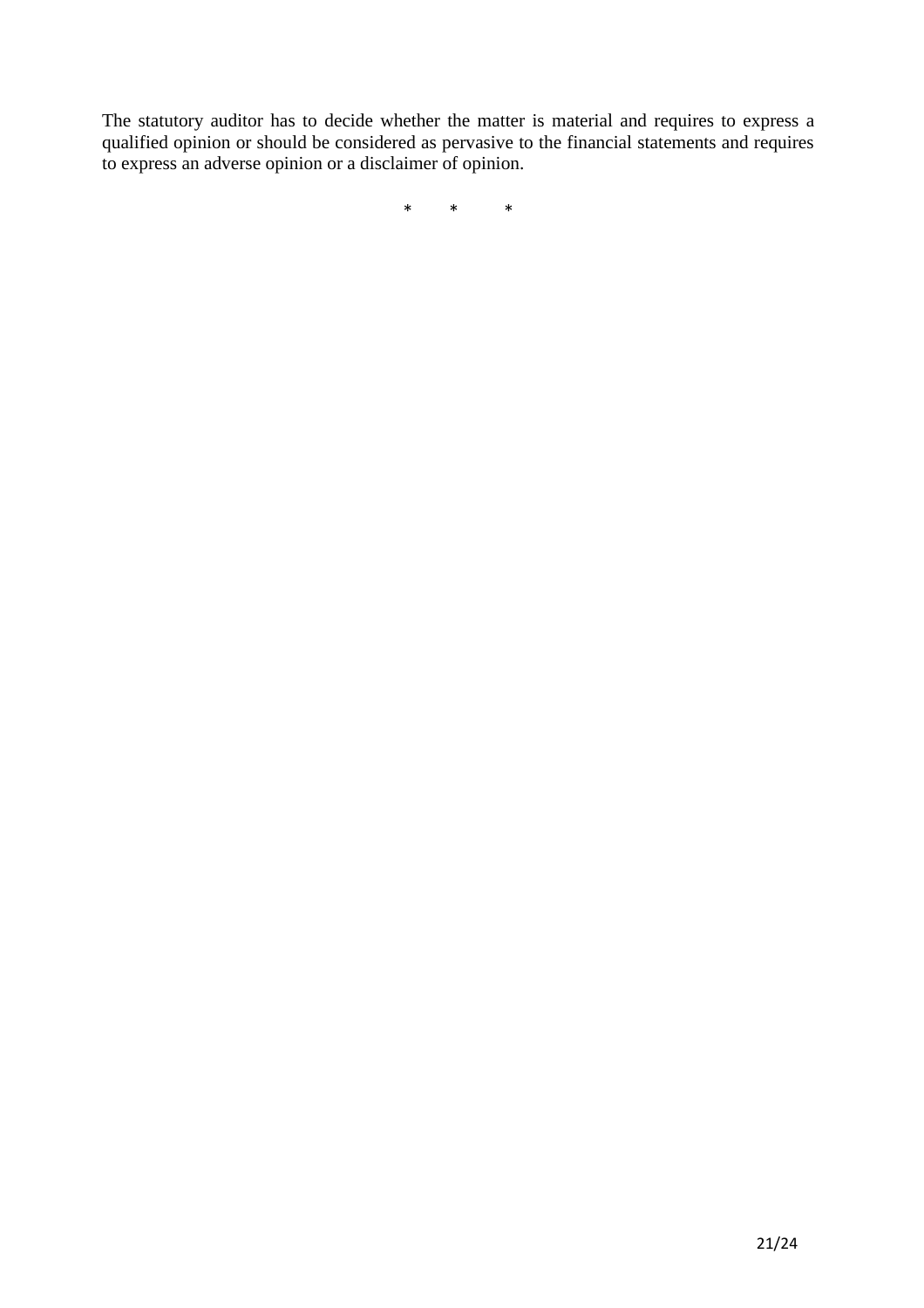# <span id="page-21-0"></span>*Appendix 1: Schematic representation of the possible effect relating to the stock valuation on the statutory auditor's judgment*

This representation is based on the fact that the statutory auditor should exercise their professional judgment at every step.

This schematic representation is only intended to help the statutory auditor to exercise their professional judgment and is in no way binding.

For this business risks the applicable type of opinion regarding the business risk should be considered in order to express an opinion on the true and fair view of the financial statements as a whole.

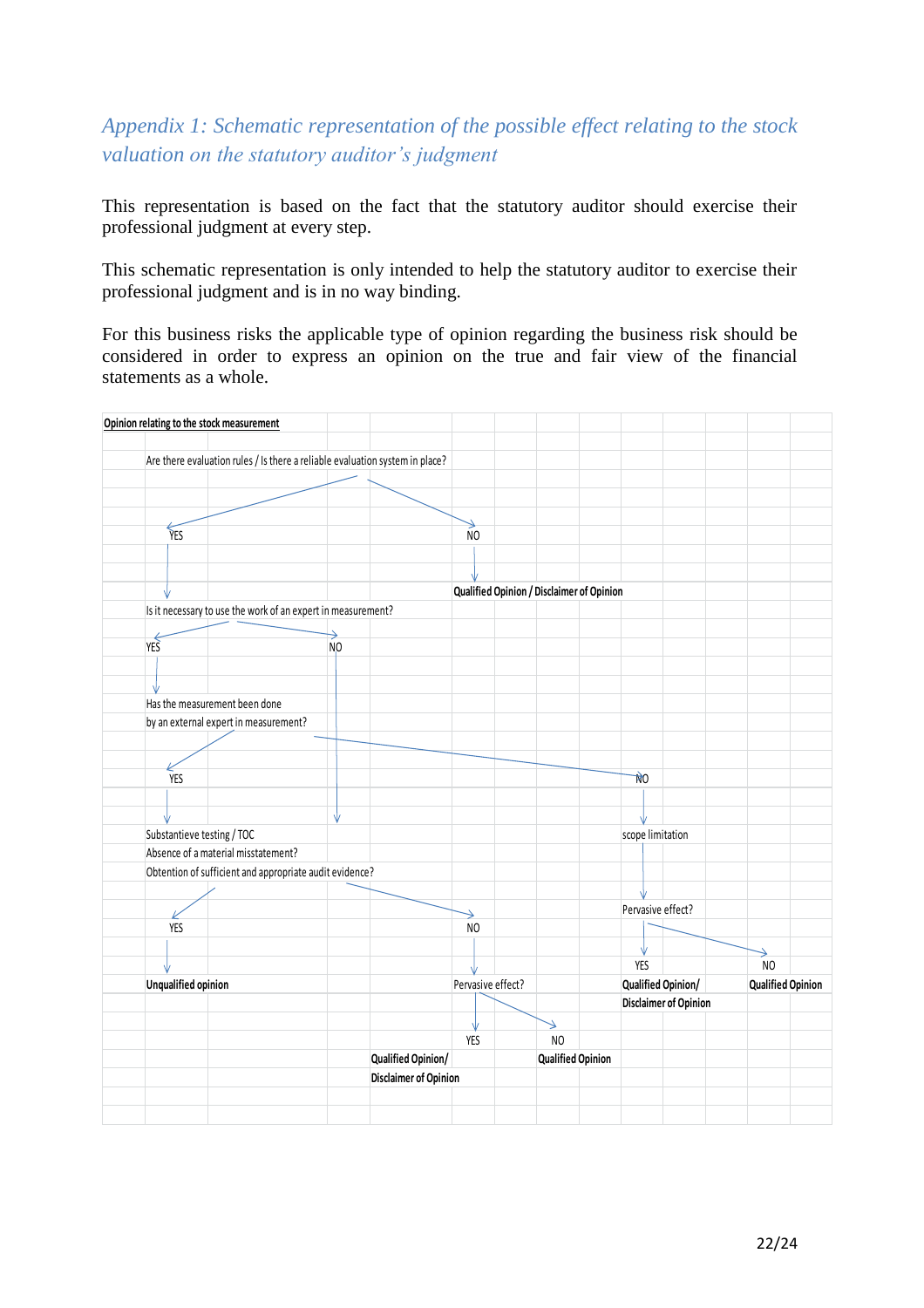# <span id="page-22-0"></span>*Appendix 2: Example of checklist on specific audit phases*

| Inventory cycle: controls over goods<br>movement (R, Po and Pr). |  | The questions listed below are guideline<br>questions in assessing the controls at the<br>assertion level for the inventory cycle. The<br>entity's inventory management system<br>should provide traceability of all goods,<br>(no individual track and traceability<br>('single stone'-level)), from purchase to<br>sale (including processes such as sorting,<br>consignment, manufacturing, etc.) and<br>adequate separation between goods owned<br>by the company and goods received in<br>consignment.                                                                                                                                                                                                                                                                                                                                                                                                                                                                                                                                                                                                                                                                                                                                                                                                                                                                                |
|------------------------------------------------------------------|--|--------------------------------------------------------------------------------------------------------------------------------------------------------------------------------------------------------------------------------------------------------------------------------------------------------------------------------------------------------------------------------------------------------------------------------------------------------------------------------------------------------------------------------------------------------------------------------------------------------------------------------------------------------------------------------------------------------------------------------------------------------------------------------------------------------------------------------------------------------------------------------------------------------------------------------------------------------------------------------------------------------------------------------------------------------------------------------------------------------------------------------------------------------------------------------------------------------------------------------------------------------------------------------------------------------------------------------------------------------------------------------------------|
|                                                                  |  | Does the company dispose of<br>an<br>inventory processing system,<br>that<br>provides a reliable audit trail for the<br>goods movement from purchase to<br>sale?<br>Is the system a manual system, an excel<br>based system, an externally acquired<br>software<br>in-house<br>developed<br><sub>or</sub><br>software?<br>Does the company dispose of user<br>manuals, system descriptions, program<br>documentation in order to ensure<br>business continuity and effective use of<br>the system?<br>Is there<br>adequate segregation<br>of<br>functions<br>between<br>authorization,<br>custody,<br>recording<br>and<br>control<br>functions?<br>Is a reconciliation performed between<br>the carats movement of the accounting<br>records and the goods movement of the<br>inventory processing system?<br>How are transactions entered in the<br>system? Is every transaction entry<br>(purchase, sale, consignment, return<br>shipments, polishing, sorting, etc.)<br>supported by transaction details in the<br>form of invoices, production reports,<br>shipping documents, etc.?<br>Does the system provide an adequate<br>audit trail, enabling traceability of all<br>goods from purchase to sale<br>(in<br>examining the traceability,<br>every<br>auditor shall decide how to organise<br>this at best; this will depend on the size<br>and the activity of the company)? Does |